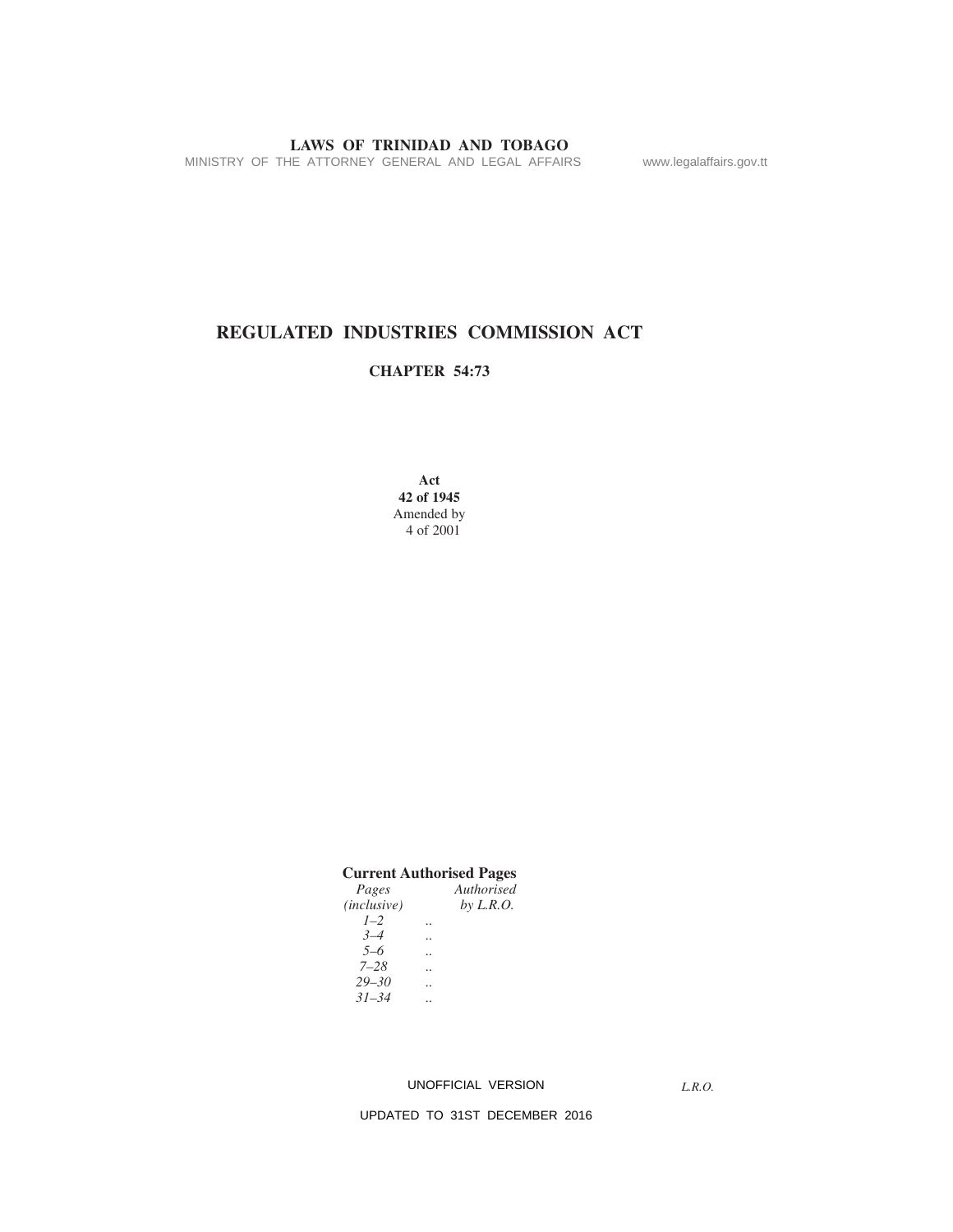**LAWS OF TRINIDAD AND TOBAGO**<br>GENERAL AND LEGAL AFFAIRS www.legalaffairs.gov.tt MINISTRY OF THE ATTORNEY GENERAL AND LEGAL AFFAIRS

2 **Chap. 54:73** *Regulated Industries Commission*

#### **Note on Subsidiary Legislation**

The following Subsidiary Legislation have been omitted:

- *(a)* Regulated Industries Commission Electricity (Transmission and Distribution) Order, 2004 (LN 64/2004).
- *(b)* Regulated Industries Commission (Approval of Cess) Orders made under section 30;
- *(c)* Notice Requesting Review of Tariffs (LN 282/2005).

For reference to the above Orders and Notices—*see* the Current Edition of the Consolidated Index of Acts and Subsidiary Legislation.

UNOFFICIAL VERSION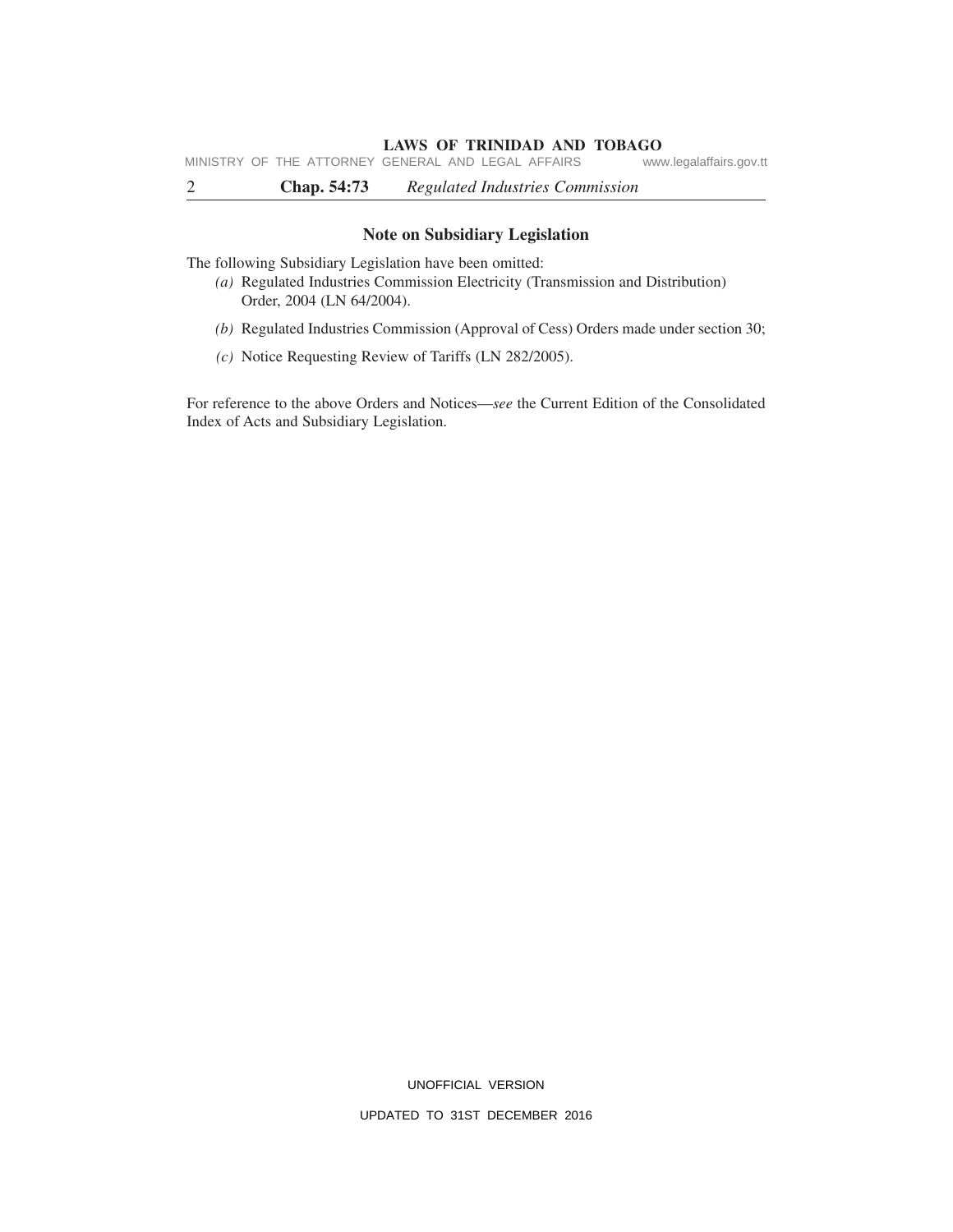MINISTRY OF THE ATTORNEY GENERAL AND LEGAL AFFAIRS www.legalaffairs.gov.tt

*Regulated Industries Commission* **Chap. 54:73** 3

**CHAPTER 54:73**

## **REGULATED INDUSTRIES COMMISSION ACT**

#### ARRANGEMENT OF SECTIONS

#### **SECTION**

1. Short title.

#### **PART I**

#### **PRELIMINARY**

- 2. Interpretation.
- 3. Application of Act.

#### **PART II**

#### **THE REGULATED INDUSTRIES COMMISSION**

- 4. Commission established and incorporated.
- 5. Constitution of Commission.
- 6. Powers and functions of Commission.
- 7. Custody and use of Seal.
- 8. Appointment to office.
- 9. Temporary appointment.
- 10. Remuneration of Commissioner.
- 11. Resignation from office.
- 12. Personal liability of Commissioners.
- 13. Declaration of interest.
- 14. Limitation on subsequent employment.
- 15. Executive Director.
- 16. Deputy Executive Director, Secretary and Assistant Executive Directors.
- 17. Application of section 13.
- 18. Appointment of Staff.
- 19. Transfer on secondment.
- 20. Transfer of officers of Government to the Commission.
- 21. Pension rights and scheme.
- 22. Employment of persons for specific tasks.
- 23. Meetings of the Commission.

UNOFFICIAL VERSION

*L.R.O.*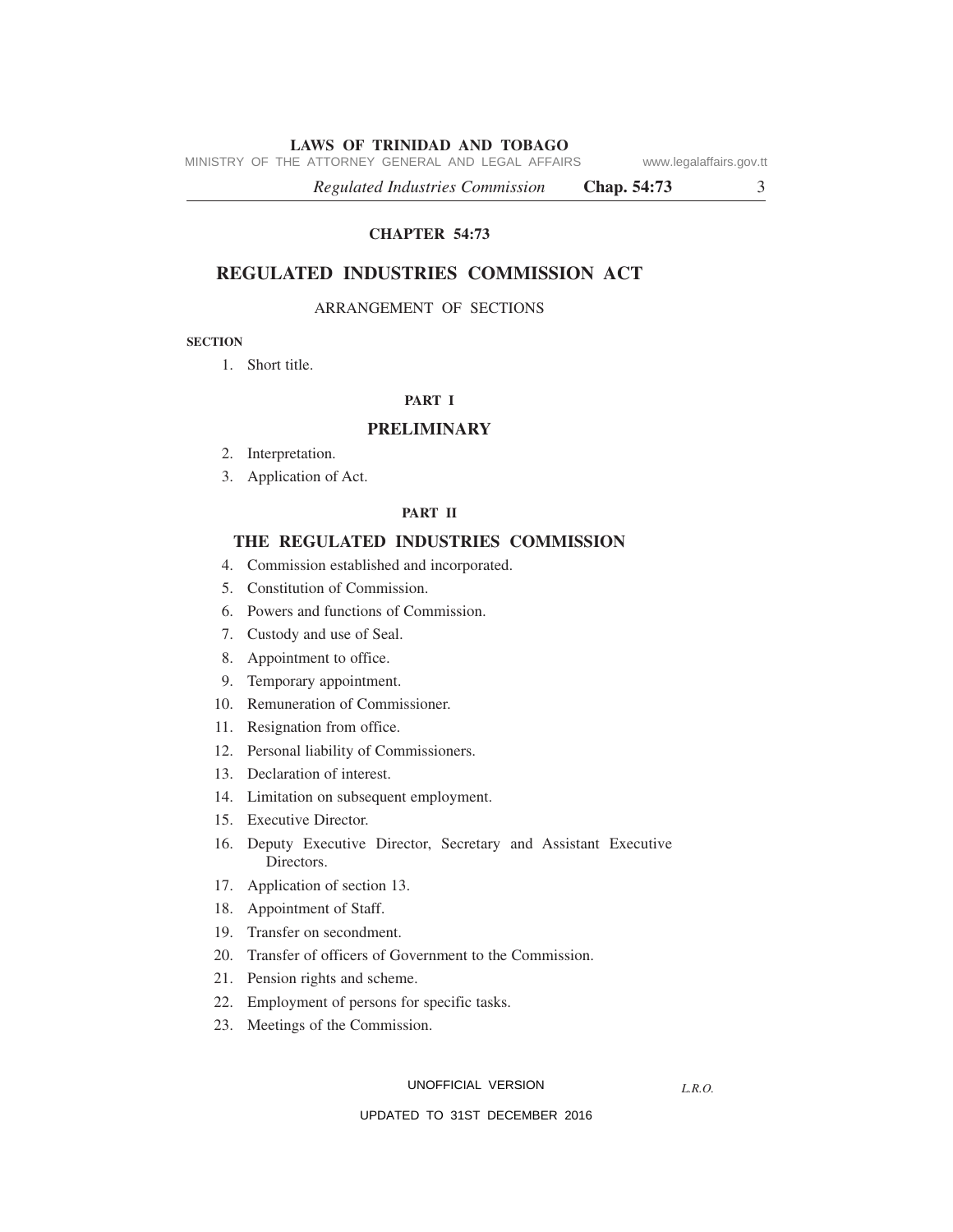MINISTRY OF THE ATTORNEY GENERAL AND LEGAL AFFAIRS www.legalaffairs.gov.tt

4 **Chap. 54:73** *Regulated Industries Commission*

#### ARRANGEMENT OF SECTIONS—*Continued*

#### **SECTION**

- 24. Consumer Service Committees.
- 25. Other committees.
- 26. Remuneration of committee members.
- 27. Commission to defray expenses of committees.

#### **PART III**

### **MANAGEMENT AND FINANCE**

- 28. Commission to prepare budget.
- 29. Funds and resources of the Commission.
- 30. Financial power of the Commission.
- 31. Exemption from tax.
- 32. Application of funds.
- 33. Commission may make rules.
- 34. Accounts, audit and annual report.
- 35. Bad debts.
- 36. Financial year.

#### **PART IV**

#### **LICENCES**

- 37. Licence required.
- 38. Minister may grant licence.
- 39. Applications generally.
- 40. Provisions of licences.
- 41. Review of refused application.
- 42. Variation of licence.
- 43. Minister may suspend or cancel licence.
- 44. Minister shall amend First Schedule.
- 45. Appeals.
- 46. Licences open to public scrutiny.

#### **PART V**

### **RATES AND TARIFFS**

- 47. Adherence to tariffs.
- 48. Periodic reviews by Commission.

#### UNOFFICIAL VERSION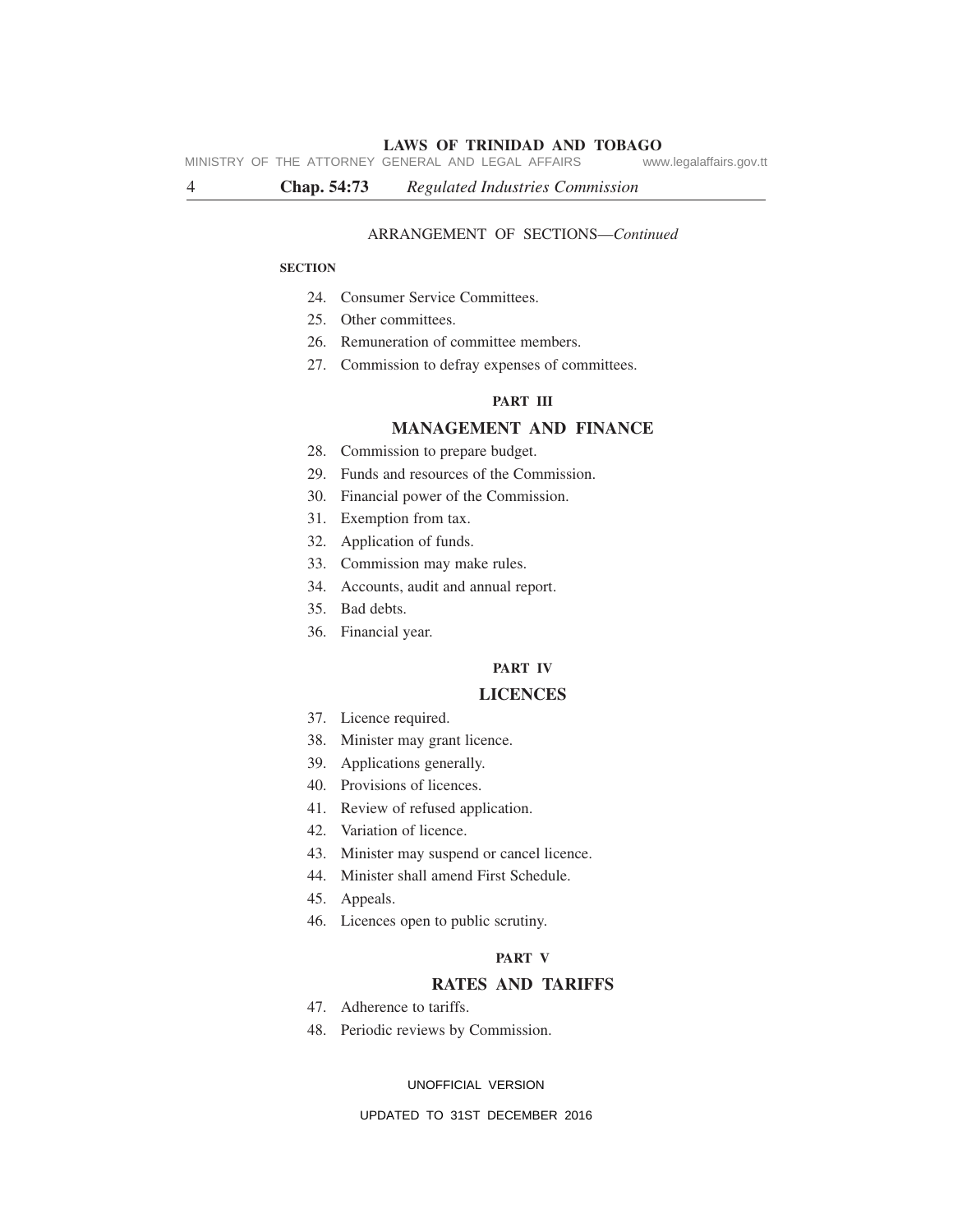MINISTRY OF THE ATTORNEY GENERAL AND LEGAL AFFAIRS www.legalaffairs.gov.tt

*Regulated Industries Commission* **Chap. 54:73** 5

#### **SECTION**

- 49. Review of principles.
- 50. Determination by Commission.
- 51. Rate deemed approved.
- 52. Special contracts.

#### **PART VI**

#### **COMPLAINTS AND REVIEW**

- 53. Review of complaints.
- 54. Joint review.
- 55. Non-discontinuance of service.

#### **PART VII**

#### **RESEARCH AND INQUIRIES**

- 56. Research.
- 57. Service provider to furnish reports, etc.
- 58. Inspection of books, accounts, etc.
- 59. Furnishing of information.
- 60. Making false returns.

#### **PART VIII**

#### **MISCELLANEOUS AND GENERAL**

- 61. Service provider to give notice of discontinuance.
- 62. Confidentiality.
- 63. Commissioners not disqualified by liability to rates.
- 64. Evidence of documents.
- 65. Penalty for obstructing execution of Act.
- 66. General penalty.
- 67. Regulations.
- 68. Transitional arrangements.

# **FIRST SCHEDULE.**

**SECOND SCHEDULE.**

UNOFFICIAL VERSION

*L.R.O.*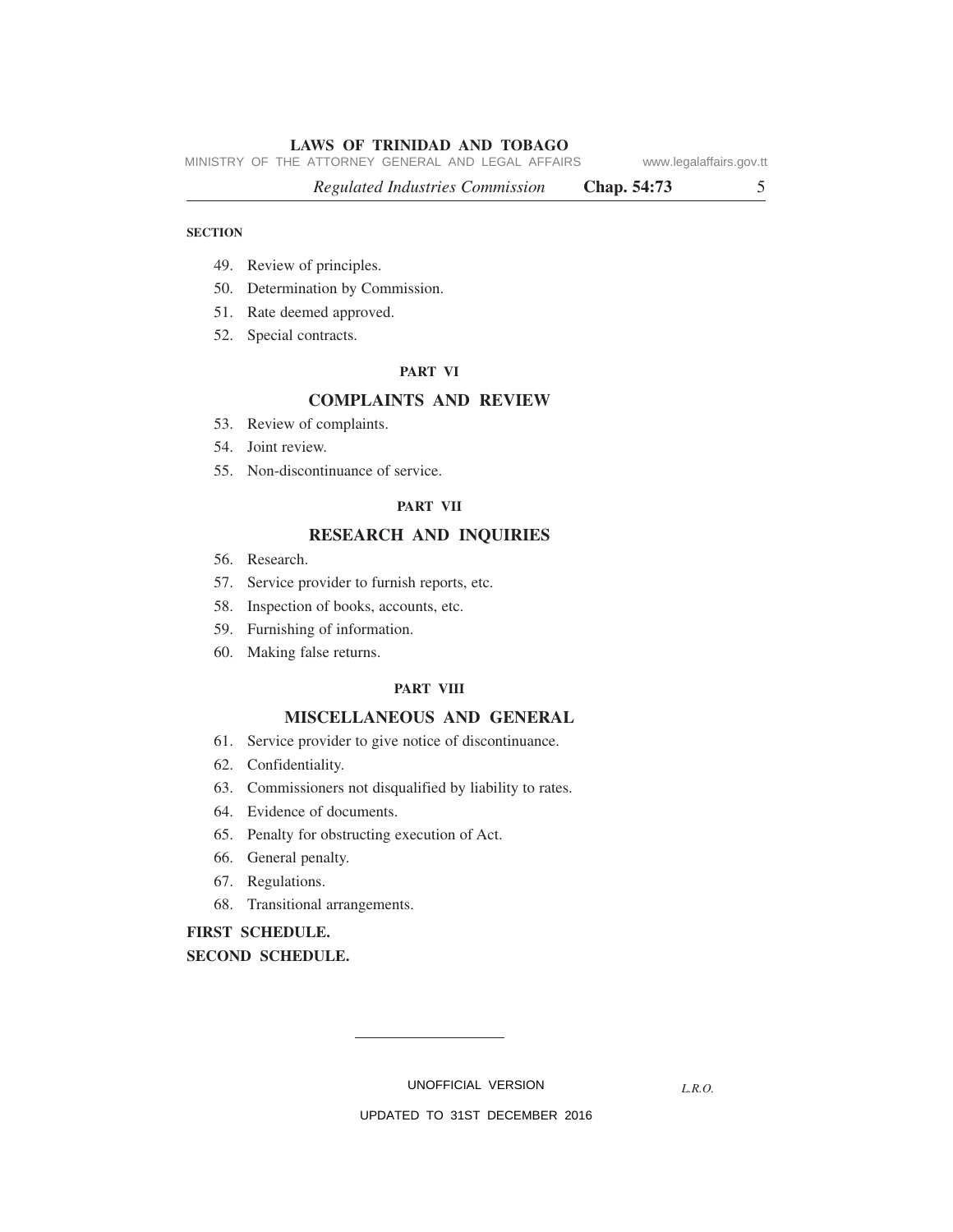MINISTRY OF THE ATTORNEY GENERAL AND LEGAL AFFAIRS www.legalaffairs.gov.tt

6 **Chap. 54:73** *Regulated Industries Commission*

#### **CHAPTER 54:73**

#### **REGULATED INDUSTRIES COMMISSION ACT**

26 of 1998.

**An Act to provide for a Regulated Industries Commission to perform certain functions respecting service providers; for the licensing of service providers and to make consequential amendments to related Acts.**

Commencement. [109/2000]. [1ST JUNE 2000]

Short title. **1.** This Act may be cited as the Regulated Industries Commission Act.

#### **PART I**

#### **PRELIMINARY**

| Interpretation. | 2. In this $Act$ —                                                                                     |
|-----------------|--------------------------------------------------------------------------------------------------------|
|                 | "Assistant Executive Director" means an Assistant Executive<br>Director appointed under section 16;    |
|                 | "Chairman" means the Commissioner appointed as such under<br>section 5;                                |
|                 | "Commission" means the Regulated Industries Commission<br>established by section 4;                    |
|                 | "Commissioner" means a member of the Commission and<br>includes an alternate member;                   |
|                 | "compensation" includes gain or reward;                                                                |
|                 | "Deputy Executive Director" means the Deputy Executive<br>Director appointed under section 16;         |
|                 | "Executive Director" means the Executive Director appointed<br>under section 15;                       |
| Ch. 81:13.      | "Fair Trading Commission" means the Fair Trading Commission<br>established under the Fair Trading Act; |
| Ch. 81:13.      | "Fair Trading Tribunal" means the Fair Trading Tribunal<br>established under the Fair Trading Act;     |
|                 | "licence" means a licence granted under section 38 unless the<br>context otherwise requires;           |
|                 |                                                                                                        |

UNOFFICIAL VERSION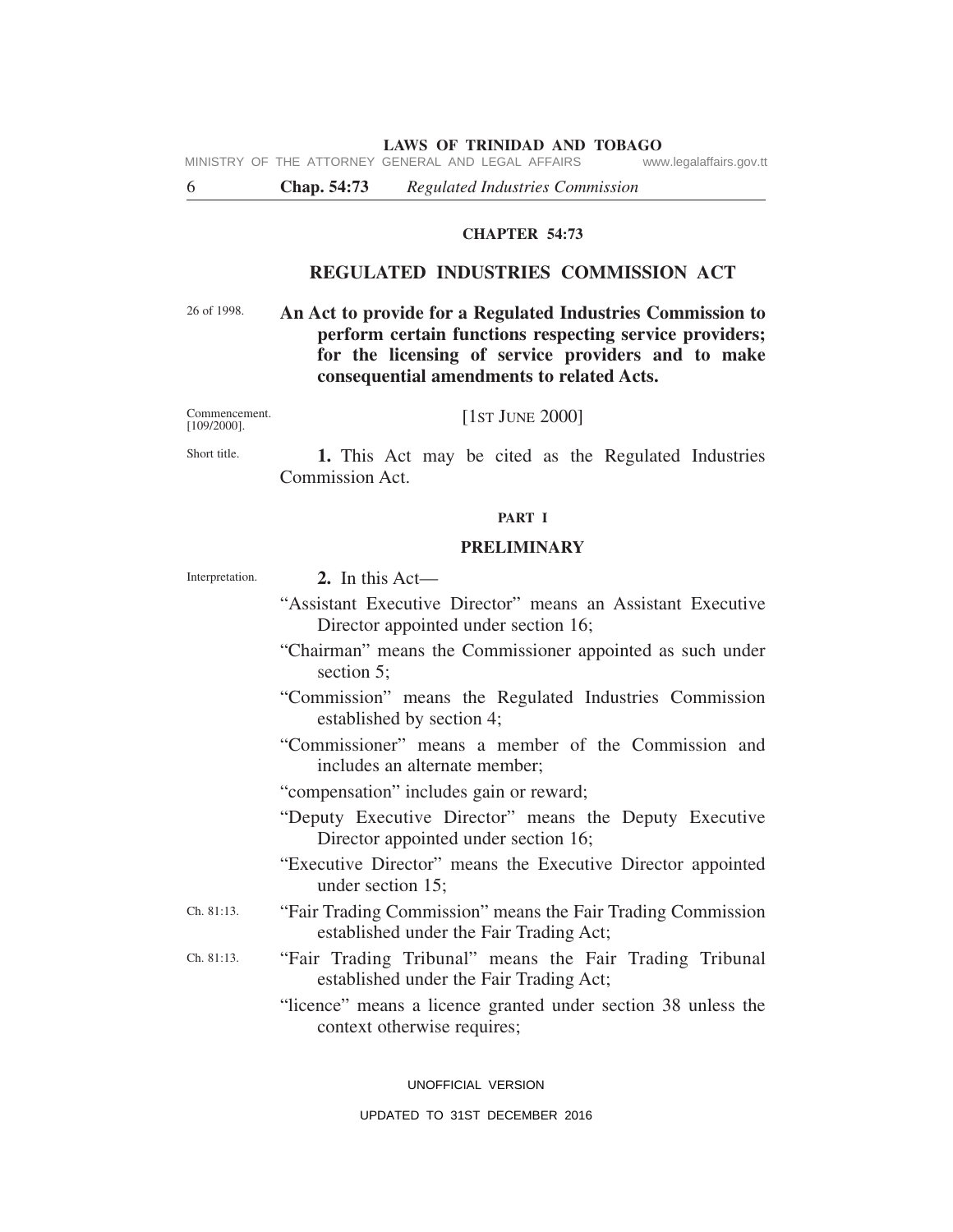| MINISTRY OF THE ATTORNEY GENERAL AND LEGAL AFFAIRS                                                                                                                                                                                                                                                                              | www.legalaffairs.gov.tt |
|---------------------------------------------------------------------------------------------------------------------------------------------------------------------------------------------------------------------------------------------------------------------------------------------------------------------------------|-------------------------|
| <b>Regulated Industries Commission</b><br>Chap. 54:73                                                                                                                                                                                                                                                                           | 7                       |
| "licensee" means an entity to whom a licence has been granted;<br>"Minister" means the Minister to whom responsibility for matters<br>affecting the Regulated Industries Commission is assigned<br>except as otherwise provided in this Act;                                                                                    |                         |
| "municipal corporation" means a Corporation within the<br>meaning of the Municipal Corporations Act;<br>"principle" means the formula, method or framework for                                                                                                                                                                  | Ch. 25:04.              |
| determining a rate for a service;                                                                                                                                                                                                                                                                                               |                         |
| "rate" means every rate, fare, toll, charge, rental or other<br>compensation or payment whatsoever for services;                                                                                                                                                                                                                |                         |
| "rate base" means the sum value of-<br>$(a)$ plant used and useful in providing a service;<br>(b) construction work in progress directly related to<br>providing a service;                                                                                                                                                     |                         |
| $(c)$ an allowance for working capital to meet current<br>expenses and contingencies; and                                                                                                                                                                                                                                       |                         |
| (d) average annual interest charged in respect of<br>construction work in progress,                                                                                                                                                                                                                                             |                         |
| less accumulated depreciation, unless otherwise specified in<br>a licence;                                                                                                                                                                                                                                                      |                         |
| "Secretary" means the Secretary appointed under section 16;                                                                                                                                                                                                                                                                     |                         |
| "service provider" means any entity, including a statutory<br>authority or a company incorporated under the Companies Ch. 81:01.<br>Act, listed in the First Schedule and licensed to provide a First Schedule.<br>service listed in the Second Schedule;                                                                       | Second<br>Schedule.     |
| "service", unless where the context otherwise requires, means a<br>service specified in the Second Schedule and includes the<br>supplying or furnishing of any commodity derived directly<br>from the activities in which a service provider is engaged,<br>but does not include any other activity of the service<br>provider; |                         |
| "statutory authority" means a municipal corporation and any<br>commission, board, committee, council or similar body<br>whether corporate or unincorporated, established by or<br>under a public general statute.                                                                                                               |                         |

#### UNOFFICIAL VERSION

#### UPDATED TO 31ST DECEMBER 2016

*L.R.O.*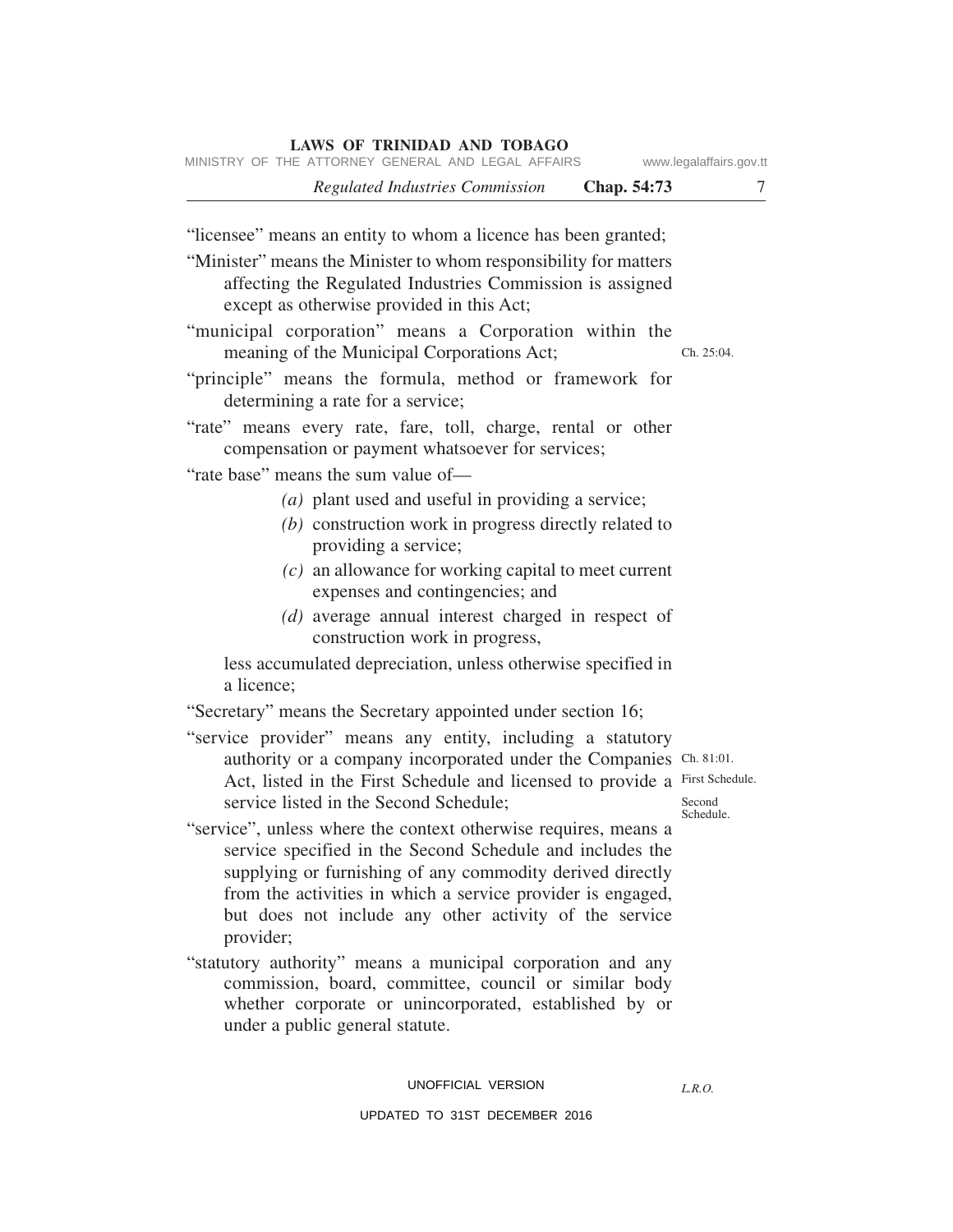MINISTRY OF THE ATTORNEY GENERAL AND LEGAL AFFAIRS www.legalaffairs.gov.tt

8 **Chap. 54:73** *Regulated Industries Commission*

Application of Act. **3.** This Act shall be read and construed as applying to a service provider notwithstanding any general or special power or authority vested in such service provider by any written law or by virtue of the incorporation of the service provider.

#### **PART II**

# **THE REGULATED INDUSTRIES COMMISSION ESTABLISHMENT OF COMMISSION**

Commission established and incorporated.

**4.** There is hereby established for the purpose of exercising and performing such duties as are conferred upon it by this Act and by any other written law, a body corporate to be known as the Regulated Industries Commission.

Constitution of Commission.

**5.** (1) The Commission shall consist of not less than five nor more than seven members designated Commissioners who shall be appointed by the President from among persons appearing to him to be qualified by reason of training and extensive experience in economics, finance, engineering, law, business, human resource management or public administration.

(2) The President may appoint any two Commissioners to be Chairman and Deputy Chairman.

(3) The President shall appoint one or more Commissioners to be members of the Fair Trading Commission.

Powers and functions of Commission.

**6.** (1) The Commission may have and exercise such functions, powers and duties as are imposed on it by this Act and in particular—

- *(a)* advise the Minister on matters relating to the operation of this Act including the granting of licences;
- *(b)* administer such matters as are required consequent upon the granting of licences;
- *(c)* ensure, as far as is reasonably practicable, that the service provided by a service provider operating under prudent and efficient

UNOFFICIAL VERSION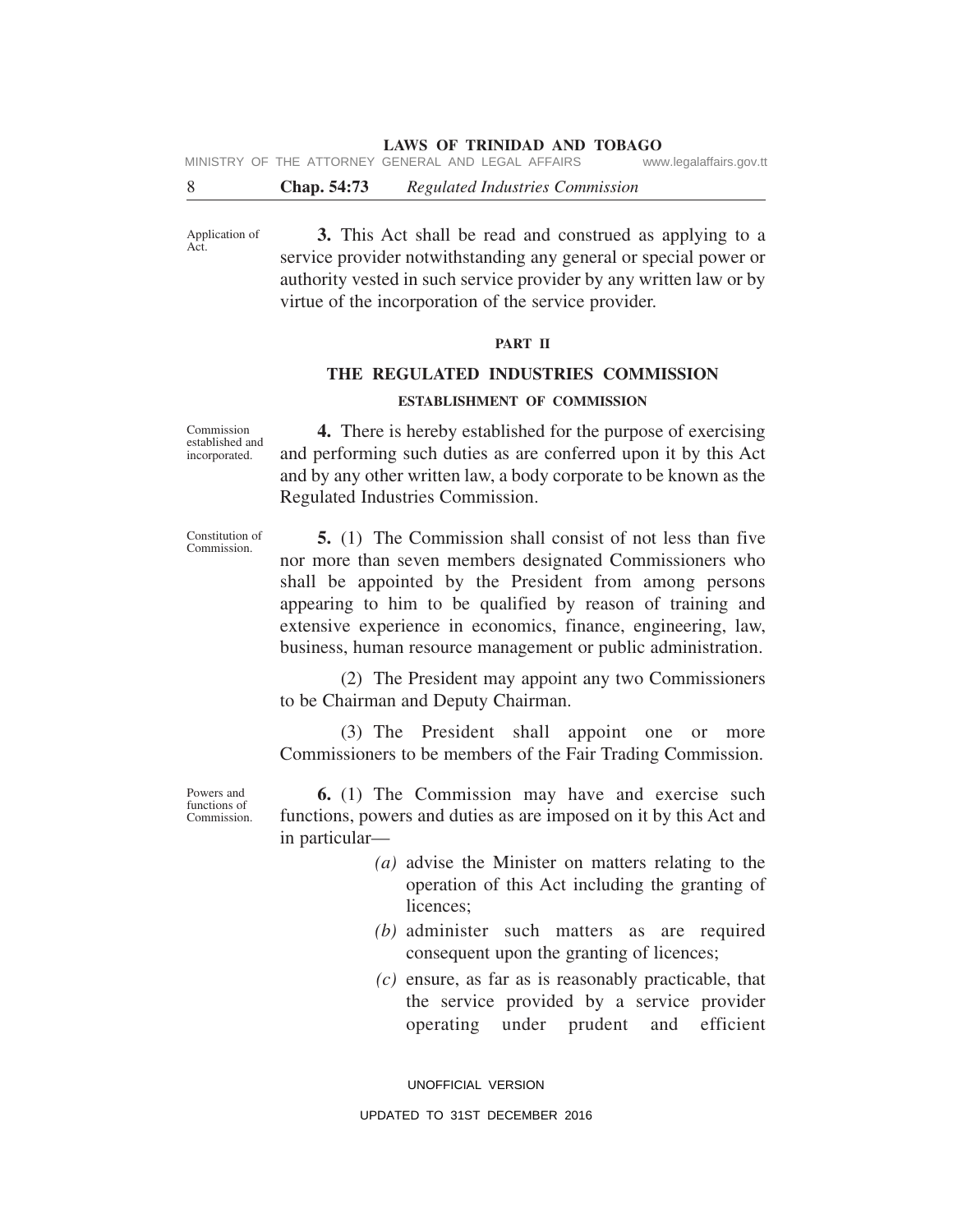| Chap. 54:73<br>Regulated Industries Commission                                                                                                                                                                | 9 |
|---------------------------------------------------------------------------------------------------------------------------------------------------------------------------------------------------------------|---|
| management will be on terms that will allow the<br>service provider to earn sufficient return to<br>finance necessary investment;                                                                             |   |
| $(d)$ carry out studies of efficiency and economy of<br>operation and of performance by service<br>providers and publish the results thereof;                                                                 |   |
| (e) prescribe and publish in the Gazette and in at<br>least one daily newspaper circulating in<br>Trinidad and Tobago, standards for services;                                                                |   |
| $(f)$ monitor service providers and conduct checks to<br>determine their compliance with the standards<br>referred to in paragraph $(e)$ ;                                                                    |   |
| $(g)$ impose such sanctions as it may prescribe for<br>non-compliance with the standards referred<br>to in paragraph $(e)$ and any conditions<br>attaching to a licence;                                      |   |
| $(h)$ establish the principles and methodologies<br>by which service providers determine rates<br>for services;                                                                                               |   |
| ( <i>i</i> ) monitor rates charged by service providers to<br>compliance with the principles<br>ensure<br>established under paragraph $(h)$ ;                                                                 |   |
| $(i)$ carry out periodic reviews of the rating regimes<br>of service providers;                                                                                                                               |   |
| $(k)$ facilitate competition between service providers<br>where competition is possible and desirable;                                                                                                        |   |
| $(l)$ investigate complaints by consumers, of their<br>failure to obtain redress from service providers<br>in respect of rates, billings and unsatisfactory<br>service and facilitate relief where necessary; |   |
| $(m)$ impose and collect fees for licences; and                                                                                                                                                               |   |
| $(n)$ do all such things as may be necessary or<br>expedient for the proper performance of<br>its functions.                                                                                                  |   |

*L.R.O.*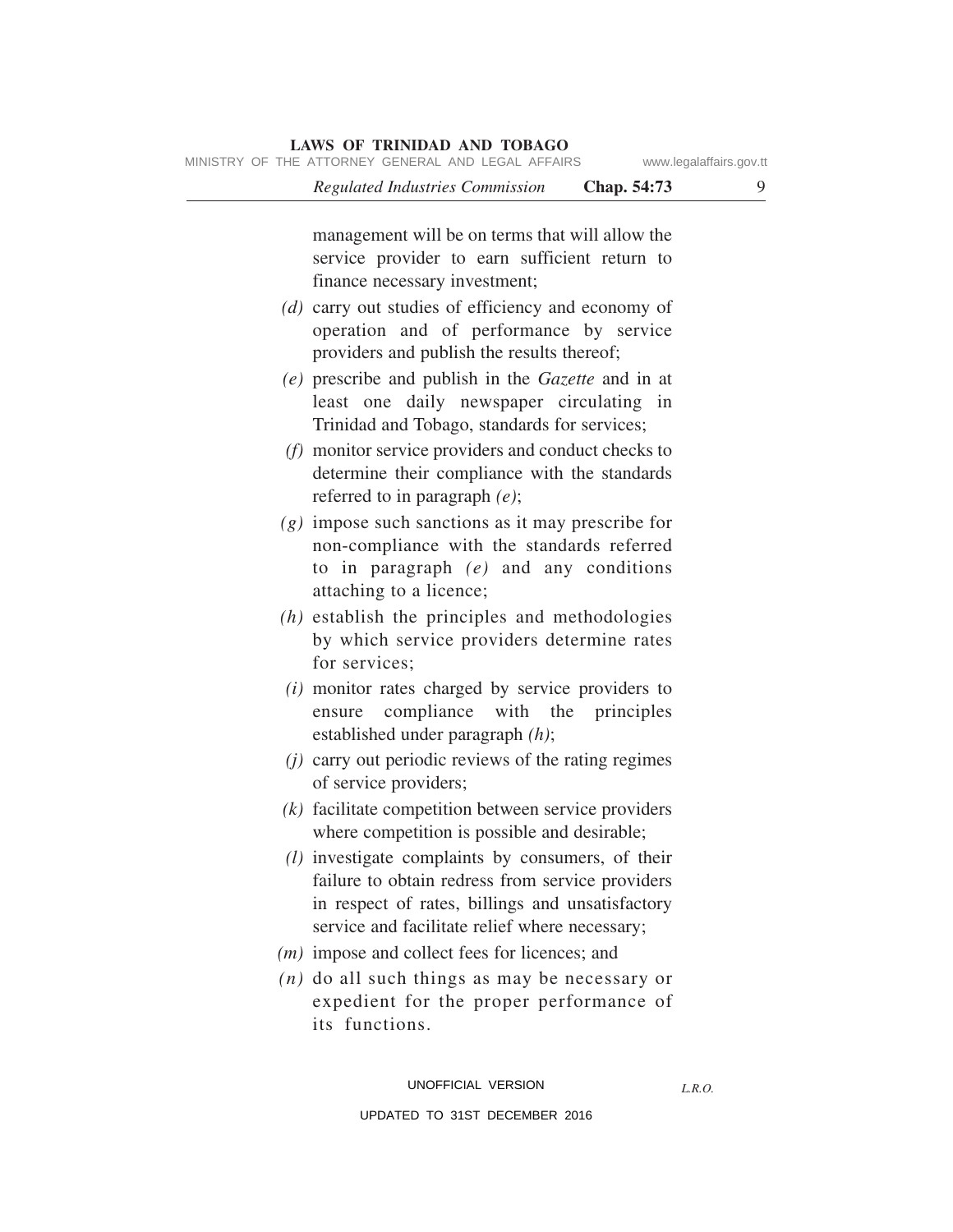10 **Chap. 54:73** *Regulated Industries Commission*

(2) In the performance of its functions under subsections (1)*(e)*, *(g)*, *(h)* and *(j)*, the Commission shall consult with service providers and representatives of consumer interest groups and any other parties it considers as having an interest in the matters before it.

(3) In the performance of its functions, the Commission shall have regard to the public interest and in particular—

- *(a)* to maximum efficiency in the use and allocation of resources to ensure as far as is reasonably practicable, that services are reliable and provided at the lowest possible cost;
- *(b)* to equal access by consumers to service;
- *(c)* to fair treatment of consumers and of service providers similarly placed;
- *(d)* in respect of consumers similarly placed, to nondiscrimination in relation to access, pricing and quality service;
- *(e)* current national environmental policy.

Custody and use of Seal.

**7.** (1) The Seal of the Commission shall be kept in the custody of the Secretary and may be affixed to an instrument pursuant to a resolution of the Commission in the presence of the Chairman or Deputy Chairman and of one other Commissioner and of the Secretary.

(2) The Seal of the Commission shall be attested by the signatures of the Chairman or Deputy Chairman and the Secretary.

(3) All decisions of the Commission and all documents other than those required by law to be under Seal may be signified under the hand of the Executive Director and the Secretary.

#### **TENURE OF OFFICE**

**8.** (1) Appointment to the office of Commissioner shall be for such period being not more than five years at any one time, as the President shall specify at the time of the appointment, but appointments of the Commissioners shall not all expire at the same time.

#### UNOFFICIAL VERSION

#### UPDATED TO 31ST DECEMBER 2016

Appointment to office.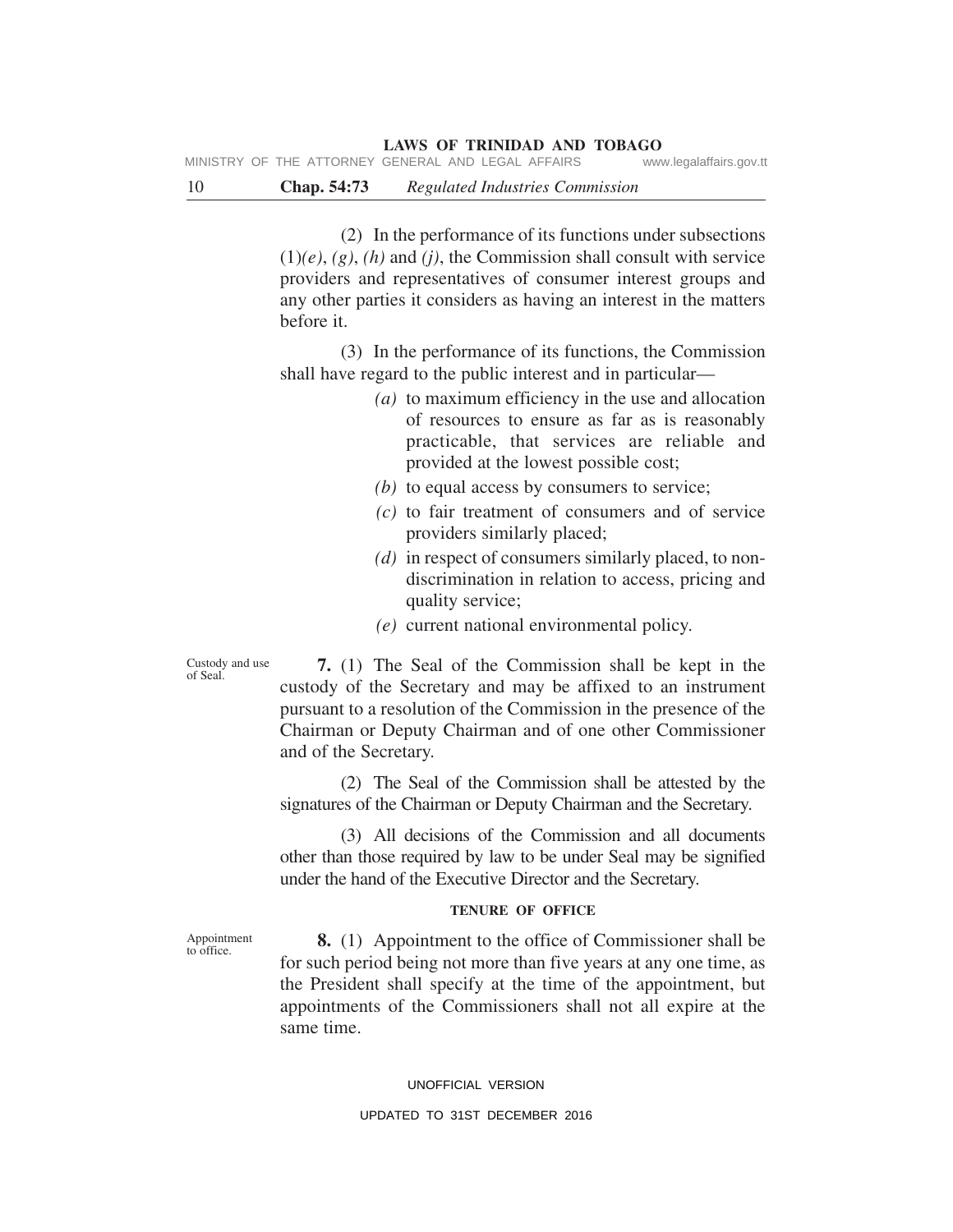(2) The President may terminate the appointment of a Commissioner or a person appointed under section 9(1) where the Commissioner or other person—

- *(a)* becomes of unsound mind or incapable of carrying out his duties;
- *(b)* becomes bankrupt or compounds with his creditors;
- *(c)* is convicted of any offence which brings the office of Commissioner into disrepute;
- *(d)* is guilty of misconduct in relation to his duties;
- *(e)* is absent, except on leave granted by the Commission, from all meetings of the Commission held during two consecutive months or during any three months in any period of twelve months; or
- *(f)* fails to carry out any of the duties or functions conferred or imposed on him under this Act.

(3) The appointment of any person as Commissioner and the termination of office of any person as Commissioner whether by death, resignation, revocation, effluxion of time or otherwise, shall be notified in the *Gazette*.

(4) Every Commissioner appointed under this section shall make and subscribe to an oath before the President that he will faithfully and to the best of his ability, discharge the trust and perform the duties devolving upon him as Commissioner.

appointment.

*L.R.O.* 

**9.** (1) Where a Commissioner is unable to act by reason of Temporary illness or other cause, the President may appoint a person to act as a Commissioner in his stead for that occasion or until the termination of the disability.

(2) The President may fix the remuneration of a person appointed pursuant to subsection (1), and any person so appointed may complete any unfinished business of the Commission in which he has taken part notwithstanding the resumption of duty of the Commissioner in whose place he was appointed under this section.

#### UNOFFICIAL VERSION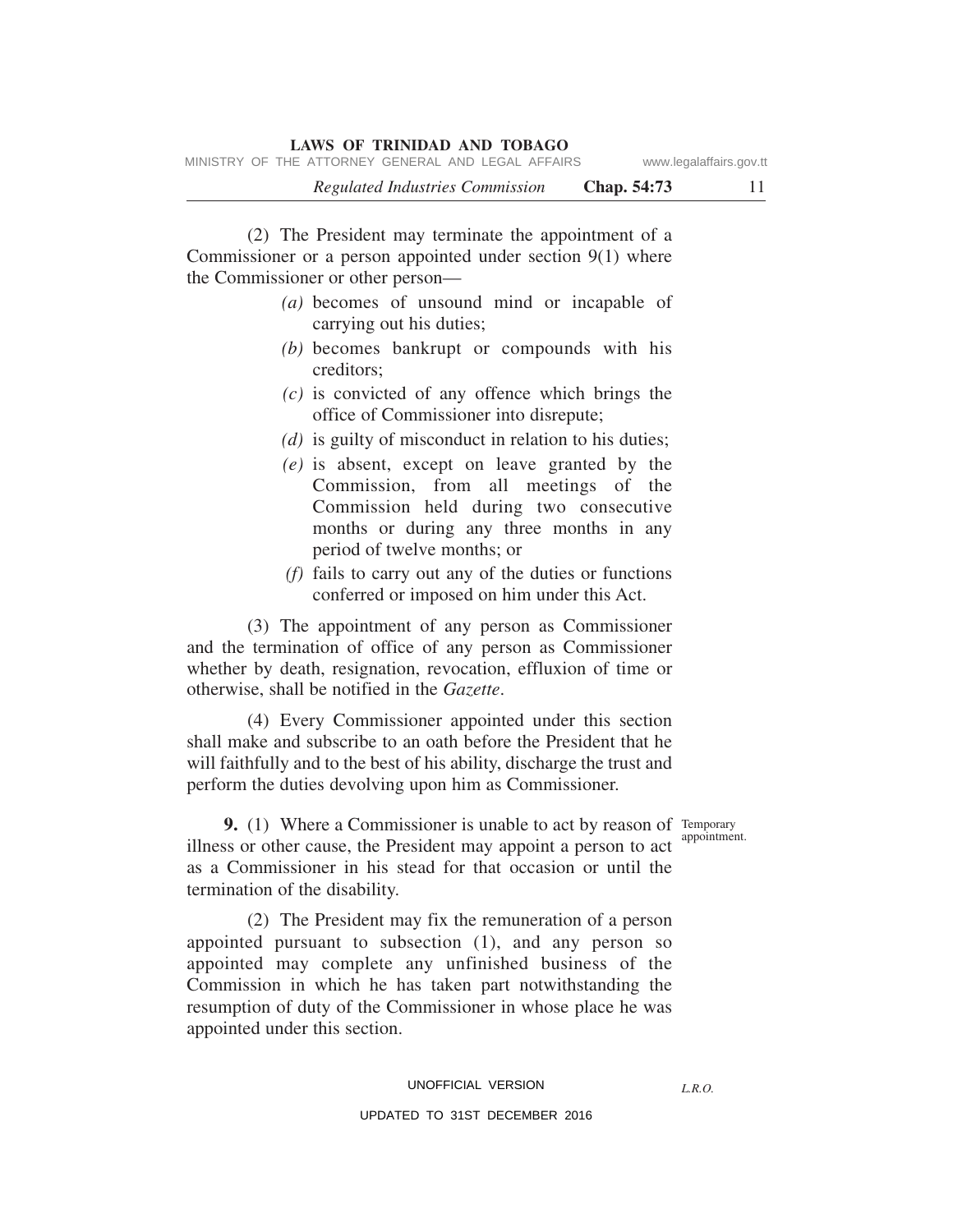MINISTRY OF THE ATTORNEY GENERAL AND LEGAL AFFAIRS www.legalaffairs.gov.tt

12 **Chap. 54:73** *Regulated Industries Commission*

(3) Section 8(3) applies *mutatis mutandis* to a person appointed under subsection (1).

Remuneration of Commissioner.

**10.** (1) A Commissioner shall, in respect of his office, be paid such remuneration and allowances as the President may determine.

(2) The remuneration and allowances of a Commissioner shall not be reduced during his term of office.

Resignation from office.

**11.** (1) The Chairman or Deputy Chairman may at any time resign his office as Chairman or Deputy Chairman or as a Commissioner or both, by instrument addressed to the President and forwarded through the Minister.

(2) A Commissioner may at any time resign his office by instrument in writing addressed to the Chairman who shall forthwith cause it to be forwarded to the Minister to be submitted to the President.

Personal liability of Commissioners. **12.** (1) No personal liability shall attach to any Commissioner for—

*(a)* any act or omission of the Commission; or

*(b)* anything done or permitted in good faith in the course of the operations of the Commission under this Act.

(2) Any sums of money, damage or costs recovered against the Commission or any Commissioner for anything done, omitted or permitted in good faith in the course of the operations of the Commission under this Act shall be paid out of the funds of the Commission.

Declaration of interest.

**13.** (1) A Commissioner who is in any way, whether directly or indirectly, interested in a contract or proposed contract with or in any other matter concerning a service provider shall, as soon as possible after the relevant facts have come to his knowledge, disclose the nature of his interest.

(2) A disclosure under subsection (1) shall be recorded in the minutes of the Commission, and the Commissioner—

> *(a)* shall not take part after the disclosure in any deliberation or decision of the Commission with respect to that contract; and

UNOFFICIAL VERSION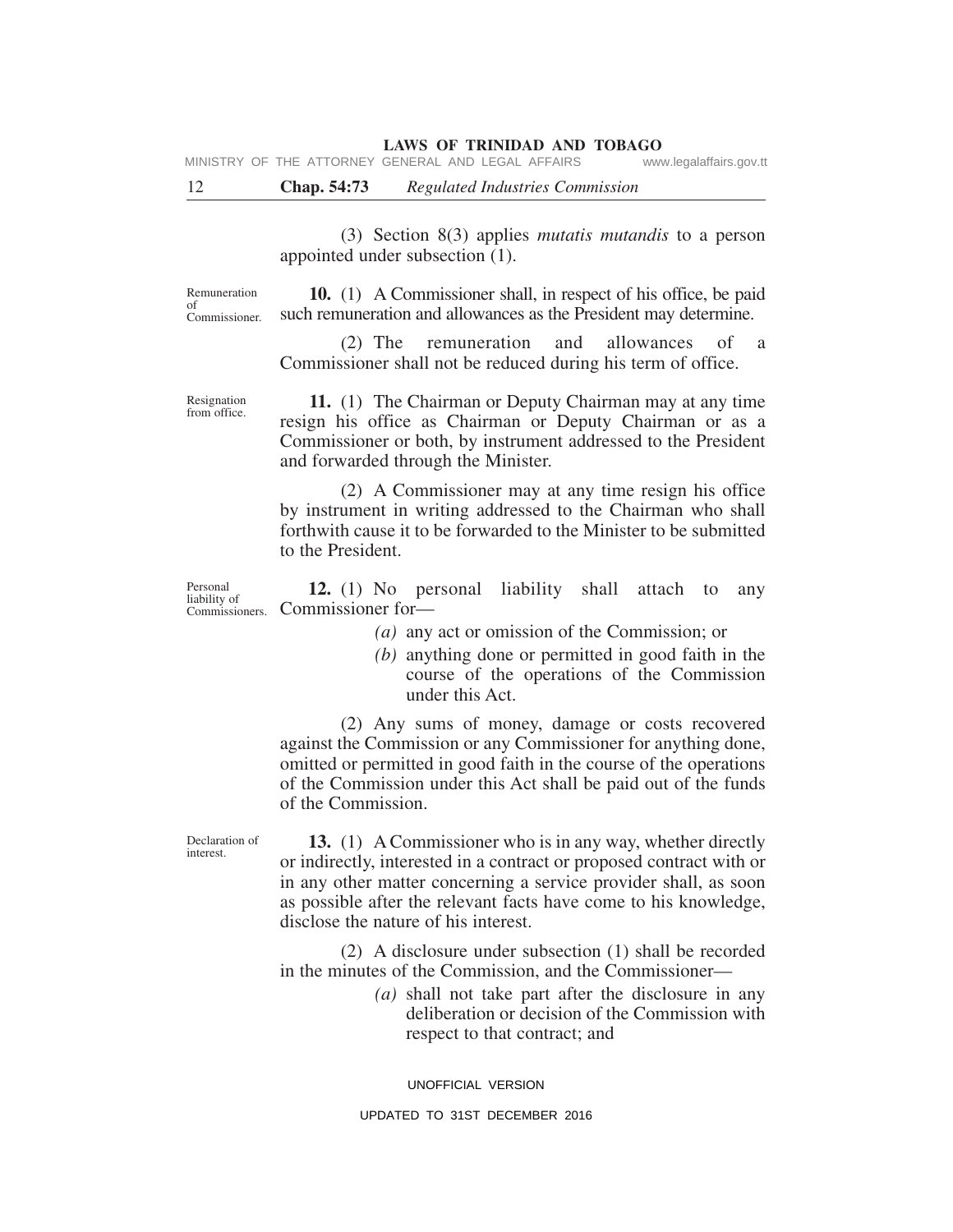| <b>LAWS OF TRINIDAD AND TOBAGO</b>                 |                         |  |  |
|----------------------------------------------------|-------------------------|--|--|
| MINISTRY OF THE ATTORNEY GENERAL AND LEGAL AFFAIRS | www.legalaffairs.gov.tt |  |  |
| Regulated Industries Commission                    | Chap. 54:73             |  |  |

*(b)* shall be disregarded for the purpose of constituting a quorum of the Commission.

(3) This section does not apply to an interest in any matter relating to the terms on which the right to participate in any service is offered to the public.

(4) For the purposes of this section, a person who or any nominee or relative of whom is a shareholder or partner in a company or other body of persons other than a statutory authority or who is an employee thereof shall be treated as having indirectly, a pecuniary interest in a contract or proposed contract or other matter where the company or such other body of persons is a party to the contract or proposed contract or has a pecuniary interest in such other matter under consideration.

(5) A Commissioner who fails to comply with the provisions of this section is liable on summary conviction to a fine of twenty-five thousand dollars, unless he proves that he did not know that the contract, proposed contract or other matter in which he had a pecuniary interest was the subject of consideration at the meeting.

(6) In subsection (4) "relative" means spouse, common-law spouse, father, mother, brother, sister, son or daughter of a person and includes the spouse of a son or daughter of such person.

14. No Commissioner or former Commissioner shall accept Limitation on employment or enter into a contract of service with a service provider employment. until the expiry of two years from the termination of his appointment whether by signature, revocation, effluxion of time or otherwise.

#### **OFFICES OF THE COMMISSION**

**15.** (1) The Commission shall appoint for a term not Executive exceeding five years on such terms and conditions as the Minister may determine, an Executive Director who shall be the Chief Executive Officer of the Commission.

- (2) The Executive Director—
	- *(a)* shall be responsible for the supervision over and direction of the work and staff of the Commission respectively; and

#### UNOFFICIAL VERSION

#### UPDATED TO 31ST DECEMBER 2016

subsequent

Director.

*L.R.O.*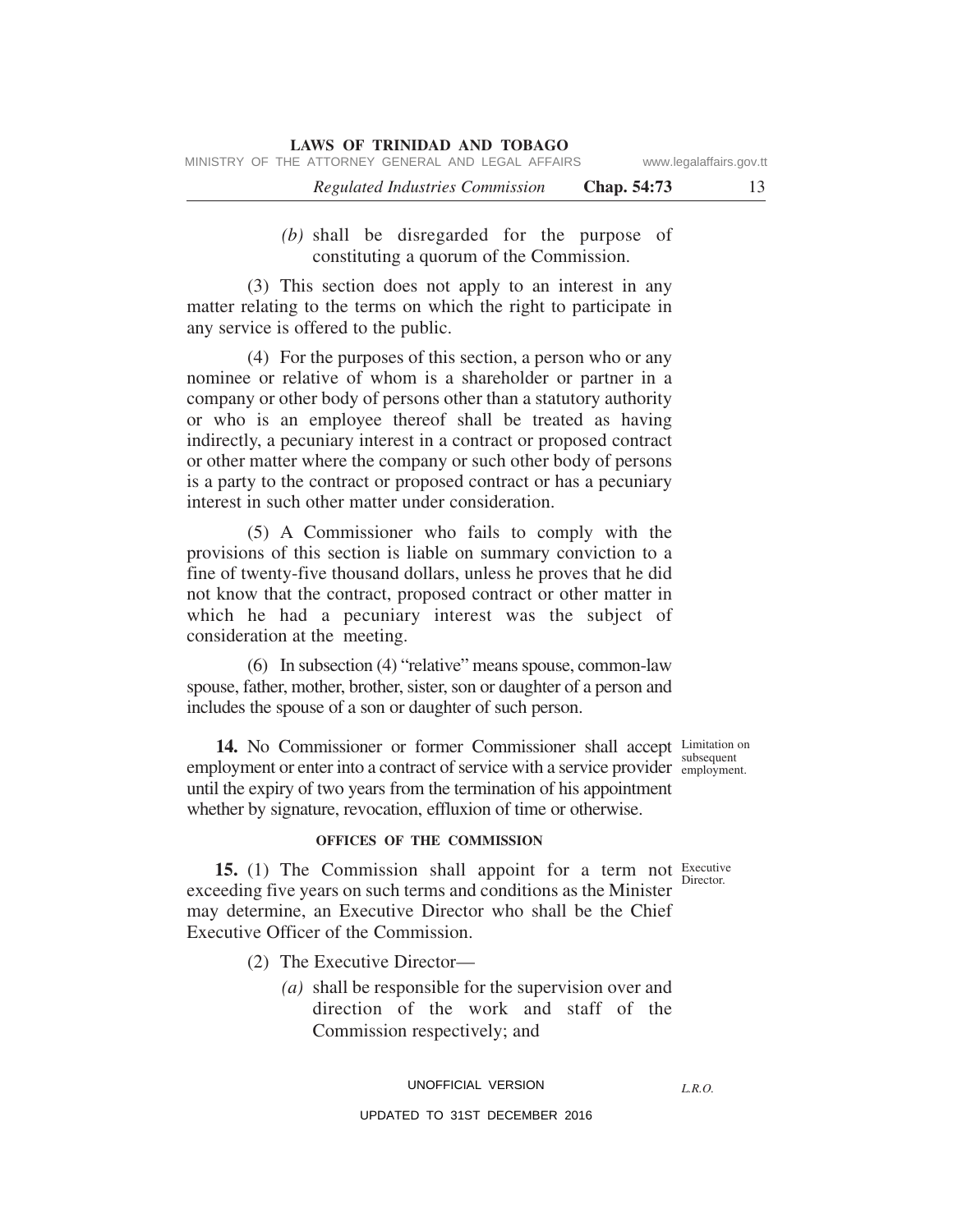MINISTRY OF THE ATTORNEY GENERAL AND LEGAL AFFAIRS www.legalaffairs.gov.tt

14 **Chap. 54:73** *Regulated Industries Commission*

*(b)* shall attend all meetings of the Commission and take part in its deliberations, but he shall have no right to vote.

(3) The appointment of the Executive Director and the termination of his appointment, whether by death, resignation or otherwise, shall be published in the *Gazette*.

Deputy Executive Director, Secretary and Assistant Executive Directors.

- **16.** (1) The Commission shall appoint—
	- *(a)* a Deputy Executive Director who shall—
		- (i) perform the duties of the Executive Director during a vacancy in that office or when the Executive Director is unable to act by the reason of illness or other cause; and
		- (ii) be the immediate Supervisor of the Assistant Executive Director referred to in subsection *(c)*;
	- *(b)* a Secretary; and
	- *(c)* such number of Assistant Executive Directors on such terms and conditions as it thinks fit and subject to such maximum limit of remuneration as the Minister may determine.

(2) Notwithstanding subsection (1)*(a)*(ii), the Secretary and the Assistant Executive Directors shall be responsible for such matters as the Executive Director with the approval of the Commission, may assign to them.

(3) Where the Deputy Executive Director acts in accordance with this section he—

- *(a)* has and may exercise all the powers of the Executive Director;
- *(b)* shall perform all of the functions and receive the same remuneration as the Executive Director.

Application of section 13.

**17.** Section 13 applies *mutatis mutandis* to the Executive Director, Deputy Executive Director and the Assistant Executive Directors.

UNOFFICIAL VERSION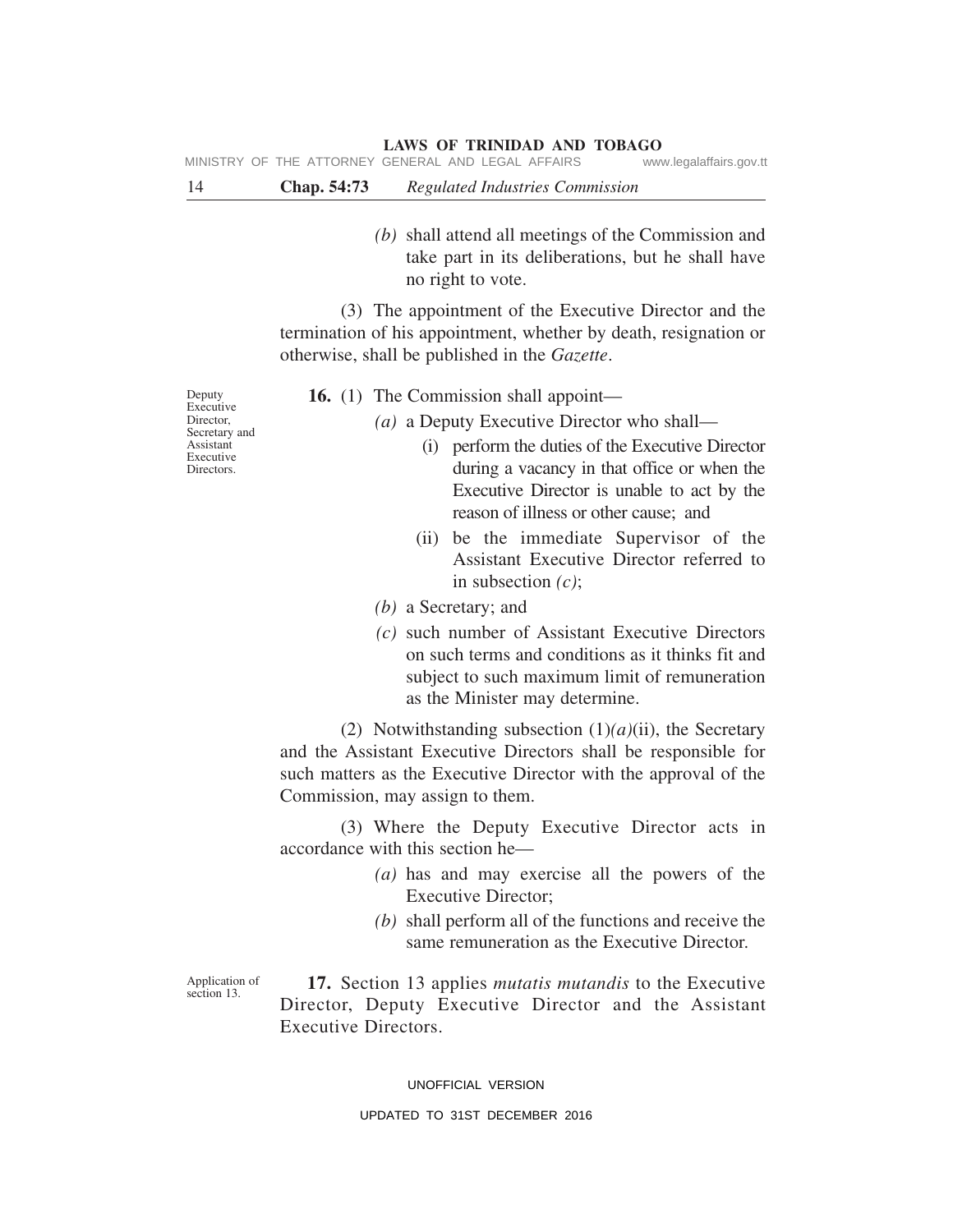MINISTRY OF THE ATTORNEY GENERAL AND LEGAL AFFAIRS www.legalaffairs.gov.tt

*Regulated Industries Commission* **Chap. 54:73** 15

#### **STAFF AND RELATED MATTERS**

18. The Commission may appoint on such terms and Appointment of Staff. conditions as it thinks fit and subject to such maximum limit of remuneration as the Minister may determine, employees as it considers necessary for the due and efficient exercise and performance of its functions under this Act.

19. (1) Subject to subsection (2) and to the approval of the Transfer on Commission, the appropriate Service Commission and the officer, any officer in the public service may be transferred on secondment to the service of the Commission or from the service of the Commission to the public service.

(2) Where a transfer on secondment referred to in subsection (1) is effected, arrangements shall be made to preserve the rights of the officer so transferred to any pension, gratuity or other allowance for which he would have been eligible had he remained in the service of the Government or of the Commission, as the case may be.

(3) A period of transfer on secondment shall not in any case exceed three years.

**20.** (1) Subject to the approval of the Commission, the Transfer of officers of appropriate Service Commission and the officer, an officer in the Government to the public service may be transferred to the service of the Commission  $_{\text{Commission}}^{\text{to the}}$ and upon such transfer shall become a member of any pension scheme operated for the benefit of employees of the Commission.

(2) A transfer referred to in subsection (1) shall be on such terms that the pension or superannuation rights accruing to the officer at the time of his transfer shall be preserved.

**21.** (1) The Commission shall provide for the establishment Pension rights and scheme. and maintenance of a pension scheme or arrange for membership in a scheme for its employees upon terms to be agreed upon between the Commission and the recognised representative association or trade union.

(2) Notwithstanding the provisions of the Pensions Act Ch. 23:52. and subject to subsection (1), an officer who transfers to the

UNOFFICIAL VERSION

UPDATED TO 31ST DECEMBER 2016

*L.R.O.* 

secondment.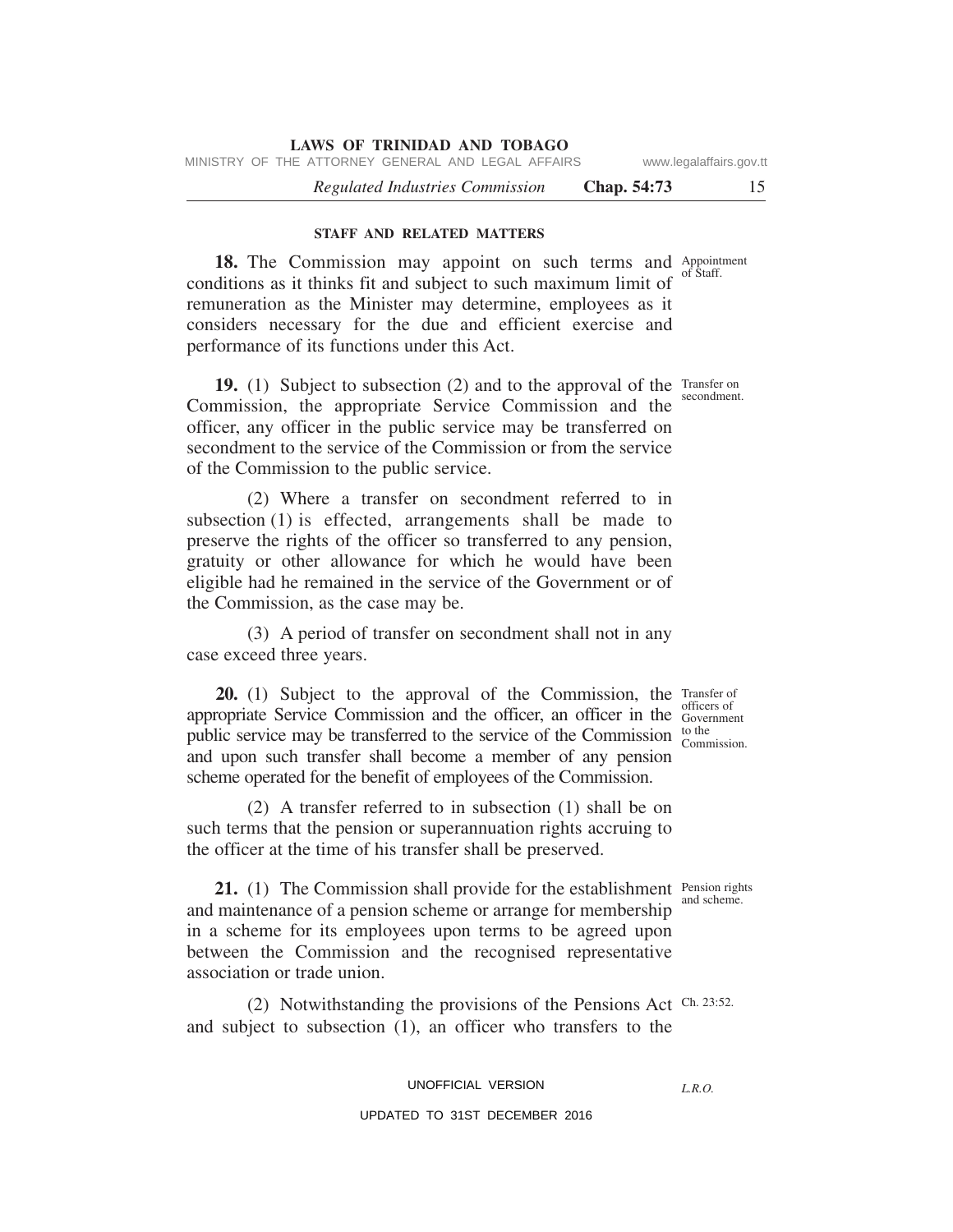MINISTRY OF THE ATTORNEY GENERAL AND LEGAL AFFAIRS www.legalaffairs.gov.tt

16 **Chap. 54:73** *Regulated Industries Commission*

Commission shall be treated, in respect of his pension and death benefits, as if he had not so transferred.

(3) Without prejudice to subsection (1), the Commission may, under a pension scheme—

- *(a)* establish contributory superannuation schemes and establish and contribute to superannuation funds for the benefit of its employees;
- *(b)* grant gratuities, pensions or superannuation allowances to the surviving spouse, families or dependants of its employees;
- *(c)* enter into and carry into effect, arrangements with any insurance company or other association or company for securing for any employee or surviving spouse or dependant, such gratuities, pensions or allowances authorised by this section;
- *(d)* give donations or subscriptions to charitable institutions, benevolent funds and other objects calculated to benefit its employees.

Employment of persons for specific tasks.

**22.** (1) The Commission may employ on such terms and conditions as it thinks fit and subject to such maximum limits of remuneration as the Minister may determine, persons to perform specific tasks that the Commission considers necessary for the due performance of its functions under this Act.

(2) Section 13(1) and (2) applies *mutatis mutandis* to persons appointed under subsection (1).

#### **PROCEDURE**

Meetings of the Commission.

**23.** (1) The Commission shall meet at such times as may be necessary or expedient for the transaction of business and in any case not less than once a month at such place and time and on such days as the Commission may determine.

(2) The Commission may by way of rules or resolutions regulate its own procedure for the conduct of its business.

> UNOFFICIAL VERSION UPDATED TO 31ST DECEMBER 2016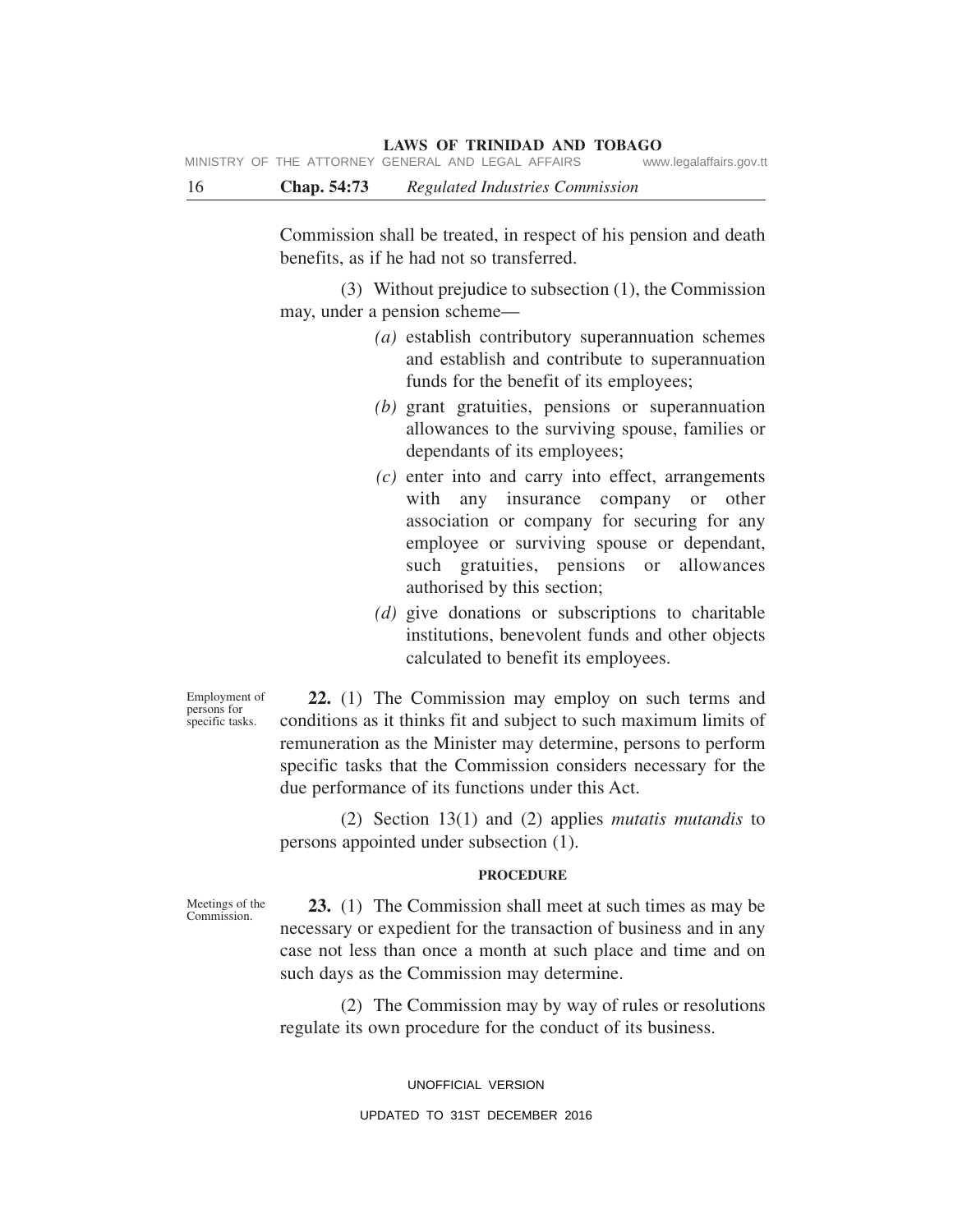(3) Minutes of each meeting shall be kept in the proper form by the Secretary and shall be confirmed at a subsequent meeting of the Commission.

(4) Certified copies of the minutes referred to in subsection (3), when confirmed pursuant to that subsection shall be forwarded to the Minister.

(5) The Chairman may at any time in his discretion or at the request of at least two other Commissioners call a special meeting of the Commission.

(6) The quorum at any meeting of the Commission shall be a majority of the members.

#### **COMMITTEES**

**24.** (1) The Minister may, after consultation with consumer Consumer Service interest groups, appoint such consumer service committees as the Committees. Minister sees fit.

(2) A Consumer Service Committee shall consist of—

- *(a)* a Chairman who shall not be a Commissioner;
- *(b)* one member nominated by the Chief Secretary of the Tobago House of Assembly; and
- *(c)* three members drawn from throughout Trinidad and Tobago to represent consumer interests except that they shall not be public officers or employees of service providers or the Commission.

(3) Appointment to a Consumer Service Committee shall be for a term not exceeding three years with eligibility for reappointment.

- (4) A Consumer Service Committee shall—
	- *(a)* meet as often as the Commission decides;
	- *(b)* regulate its own procedure; and
	- *(c)* submit to the Commission, minutes and reports at such time and in such form as the Commission may require.

*L.R.O.*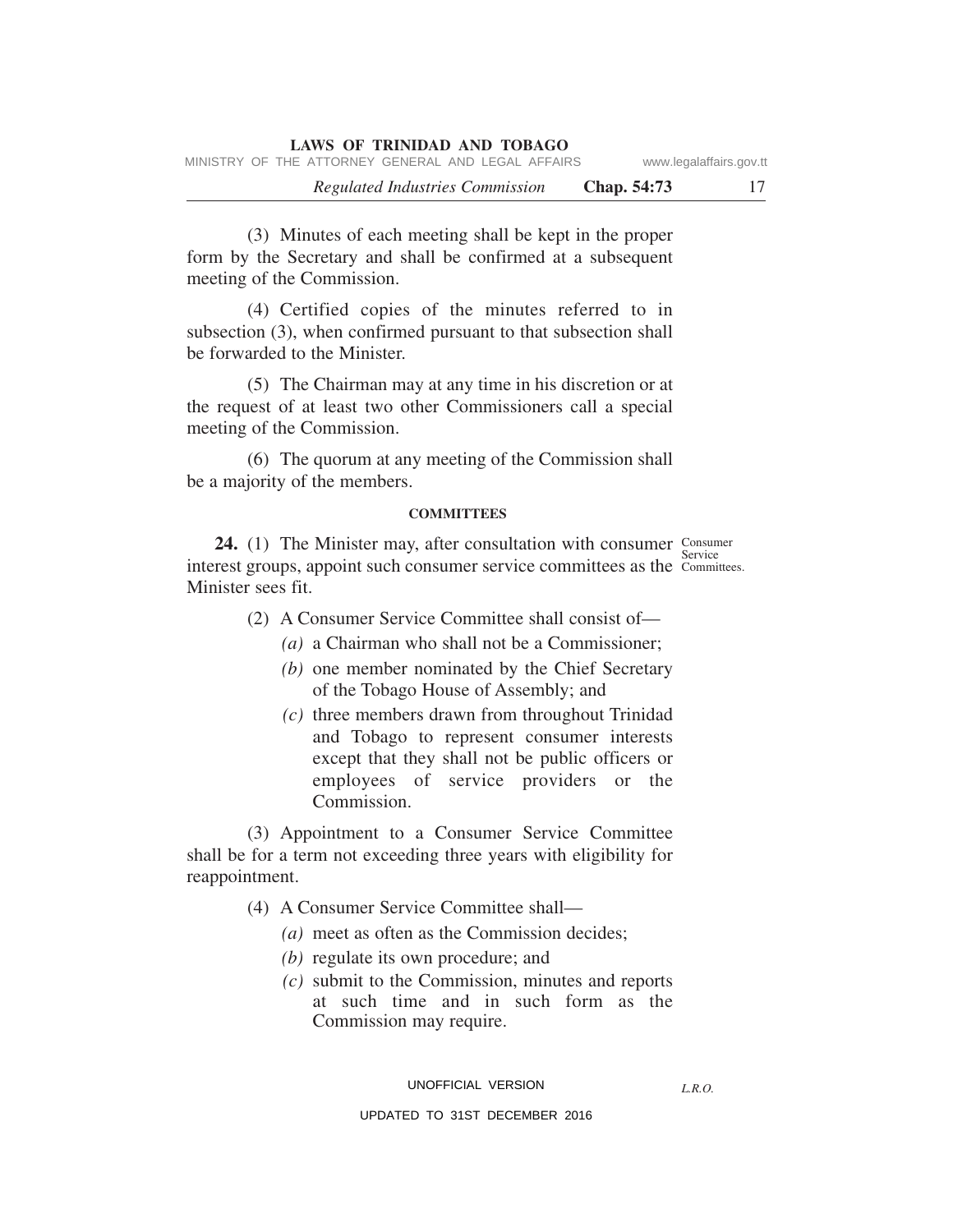18 **Chap. 54:73** *Regulated Industries Commission*

(5) The functions of a Consumer Service Committee shall consist of, but not be limited to—

- *(a)* advising the Commission on matters relating to the type, level and quality of service provided by service providers;
- *(b)* assisting in ensuring that service providers implement adequate complaint procedures for the speedy and appropriate resolution of complaints made by consumers;
- *(c)* participating, on request, in proceedings of the Commission where the terms and conditions of licences or the bases of tariffs or rates charged by a service provider are being considered;
- *(d)* attending to such other matters as may be assigned to it from time to time by the Commission.

**25.** (1) The Commission may appoint committees other than those referred to in section 24 to examine and report to it on any matter whatsoever arising out of or connected with any of its functions under this Act.

(2) A committee appointed under this section shall consist of at least one Commissioner and such other persons whose assistance or advice the Commission may require.

(3) In relation to the service in respect of which it is appointed, a committee appointed under this section shall have and exercise such of the powers of the Commission under this Act as are specified in the terms of reference of the committee.

(4) The Commission is not bound by any report submitted to it by any committee appointed under this section and the Commission may reject or adopt a report wholly or partly or with such modifications, additions or adaptations as the Commission thinks fit.

Remuneration of committee members.

**26.** The Commission may pay to any person appointed to a Committee referred to in sections 24 and 25, such remuneration, honoraria and expenses as the Minister may determine.

Commission to defray expenses of committees.

**27.** The Commission shall defray the expenses of any committee which may be appointed under sections 24 and 25.

#### UNOFFICIAL VERSION

#### UPDATED TO 31ST DECEMBER 2016

**Other** committees.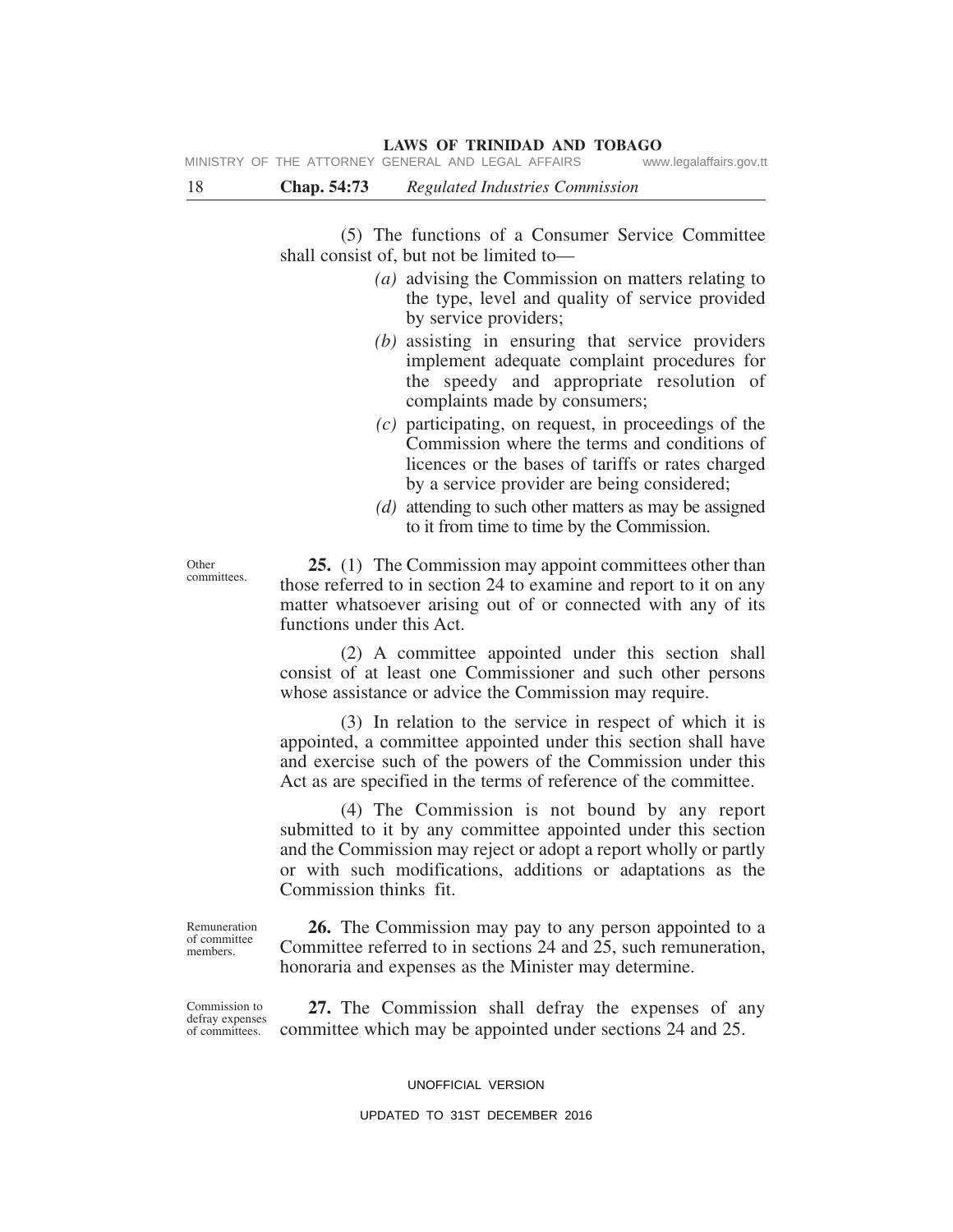MINISTRY OF THE ATTORNEY GENERAL AND LEGAL AFFAIRS www.legalaffairs.gov.tt

*Regulated Industries Commission* **Chap. 54:73** 19

#### **PART III**

#### **MANAGEMENT AND FINANCE**

28. (1) Not later than twenty-eight days prior to the start of each Commission to financial year, the Commission shall submit to the Minister—

- *(a)* a budget showing planned expenses and revenues of the Commission;
- *(b)* a statement outlining the objectives and planned activities of the Commission for the coming financial year.

(2) Before the start of the financial year, the Minister shall cause the budget and statement referred to in subsection (1) to be laid before Parliament and if Parliament is not then in session, within twenty-eight days of the commencement of its next session.

**29.** The funds and resources of the Commission shall consist Funds and of such amounts as may be received by the Commission in Commission. respect of—

- *(a)* amounts as may be appropriated by Parliament until the Commission attains self-sufficiency from the cess referred to in section 30;
- *(b)* such amounts collected by way of the cess;
- *(c)* fees for licences;
- *(d)* all sums received by or falling due to the Commission as fees;
- *(e)* all other sums or property that may in any manner become lawfully payable to or vested in the Commission in respect of any matters incidental to its functions.

**30.** (1) Subject to the approval of the Minister and subsections Financial power of the (2) and (3), the Commission may impose upon service providers, a Commission. cess on rates and charges collected by the service providers.

(2) No cess imposed under subsection (1) shall be of any effect unless and until approved by the Minister by Order.

UNOFFICIAL VERSION

*L.R.O.* 

#### UPDATED TO 31ST DECEMBER 2016

prepare budget.

resources of the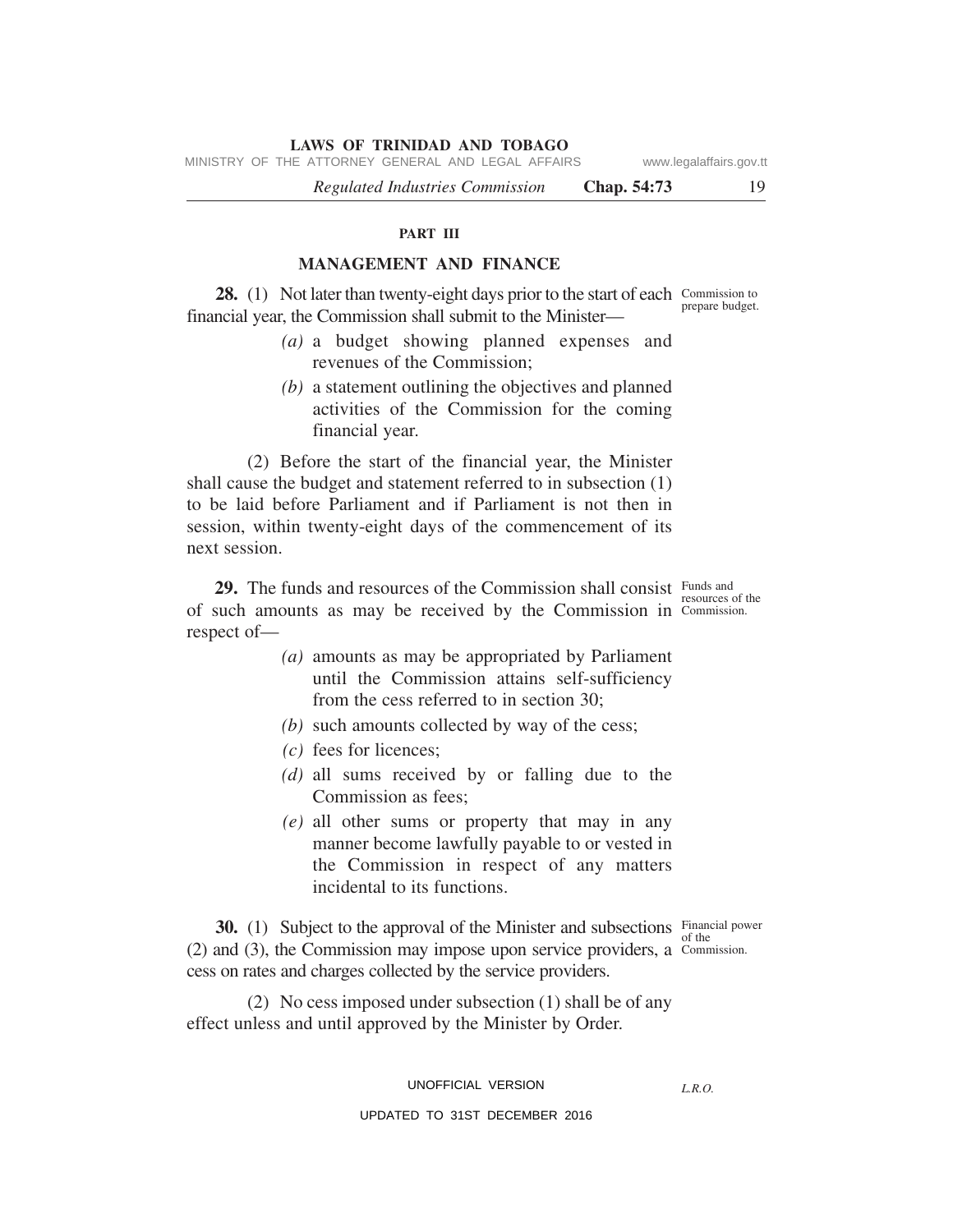(3) For the purposes of this section, the Minister— *(a)* shall satisfy himself that the cess is fair and reasonable having regard to the needs of the Commission; and *(b)* may have the cess assessed by the Auditor General or by an auditor authorised by the Auditor General for the purpose referred to in paragraph *(a)*. 20 **Chap. 54:73** *Regulated Industries Commission* MINISTRY OF THE ATTORNEY GENERAL AND LEGAL AFFAIRS www.legalaffairs.gov.tt

#### (4) The cess payable shall be—

- *(a)* based proportionately, on the gross earnings of the service provider for the preceding calendar year or any part thereof; and
- *(b)* paid to the Commission within one month of the service provider being notified by the Commission of the amount payable.

Exemption from **31.** The Commission is exempt from all stamp duty, taxes, duties, customs duties, levies and other imposts on its income or profit or on assets which it acquires for its own use.

Application of funds.

tax.

**32.** The funds of the Commission are to be applied in defraying—

- *(a)* the remuneration, fees and allowances of Commissioners;
- *(b)* the salaries, fees, allowances, and other payments due to the staff of the Commission;
- *(c)* operating expenses, including rent, purchase of goods and services, maintenance and insurance of any property of the Commission;
- *(d)* capital expenses including purchase of equipment; and
- *(e)* any other expenditure authorised by the Commission in the discharge of its duties, functions and contractual obligations.

Commission may make rules.

**33.** The Commission may, with the prior approval of the Minister with responsibility for finance, make rules for the proper control of the system of accounting and the finances of the Commission.

UNOFFICIAL VERSION

### **LAWS OF TRINIDAD AND TOBAGO**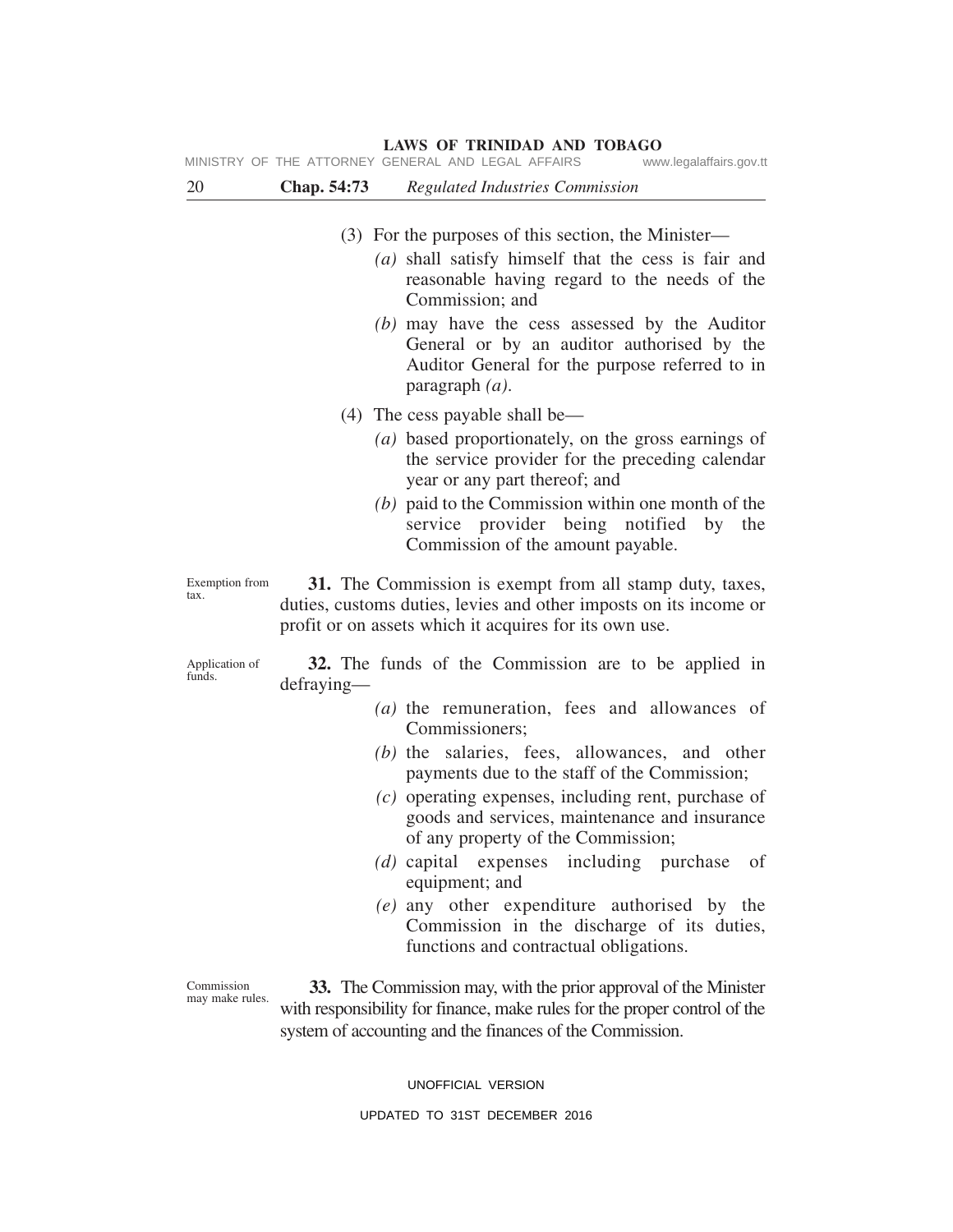| <b>LAWS OF TRINIDAD AND TOBAGO</b>                 |             |                         |
|----------------------------------------------------|-------------|-------------------------|
| MINISTRY OF THE ATTORNEY GENERAL AND LEGAL AFFAIRS |             | www.legalaffairs.gov.tt |
| Regulated Industries Commission                    | Chap. 54:73 | 21                      |
|                                                    |             |                         |

**34.** (1) The Commission shall—

- $(a)$  keep proper accounts and records in respect of report. its transactions and affairs; and
- *(b)* in respect of each financial year, prepare a financial statement in a form which reflects its income, expenditure, assets and liabilities in accordance with accepted accounting principles.

(2) The accounts of the Commission shall be audited annually by the Auditor General or by an auditor authorised by him for such purpose.

(3) The Commission shall, not later than six months after the end of the preceding financial year, submit to the Minister in respect of the preceding financial year—

- *(a)* a copy of the audited statement of accounts; and
- *(b)* an annual report in respect of the preceding year.

(4) The Minister shall cause a copy of the annual report and of the audited statement to be laid before Parliament within twenty-eight days of his receipt of the report and if Parliament is not then in session, within twenty-eight days of the commencement of its next session.

(5) The annual report shall be made available to the public as soon as possible after it is laid in Parliament pursuant to subsection  $(4)$ .

35. The Commission shall not write-off bad debts except with the Bad debts. prior written approval of the Minister with responsibility for finance.

36. (1) The financial year of the Commission shall be that Financial year. determined by the Minister with responsibility for finance.

(2) Notwithstanding subsection (1) the Commission may, with the approval of the Minister with responsibility for finance, vary its financial year.

#### **PART IV**

#### **LICENCES**

**37.** (1) In relation to any service listed in the Second Schedule, Licence required. no entity shall render a service to or for the use of any other person or second Schedule. service provider except with the authority of a licence.

UNOFFICIAL VERSION

*L.R.O.*

UPDATED TO 31ST DECEMBER 2016

Accounts, audit and annual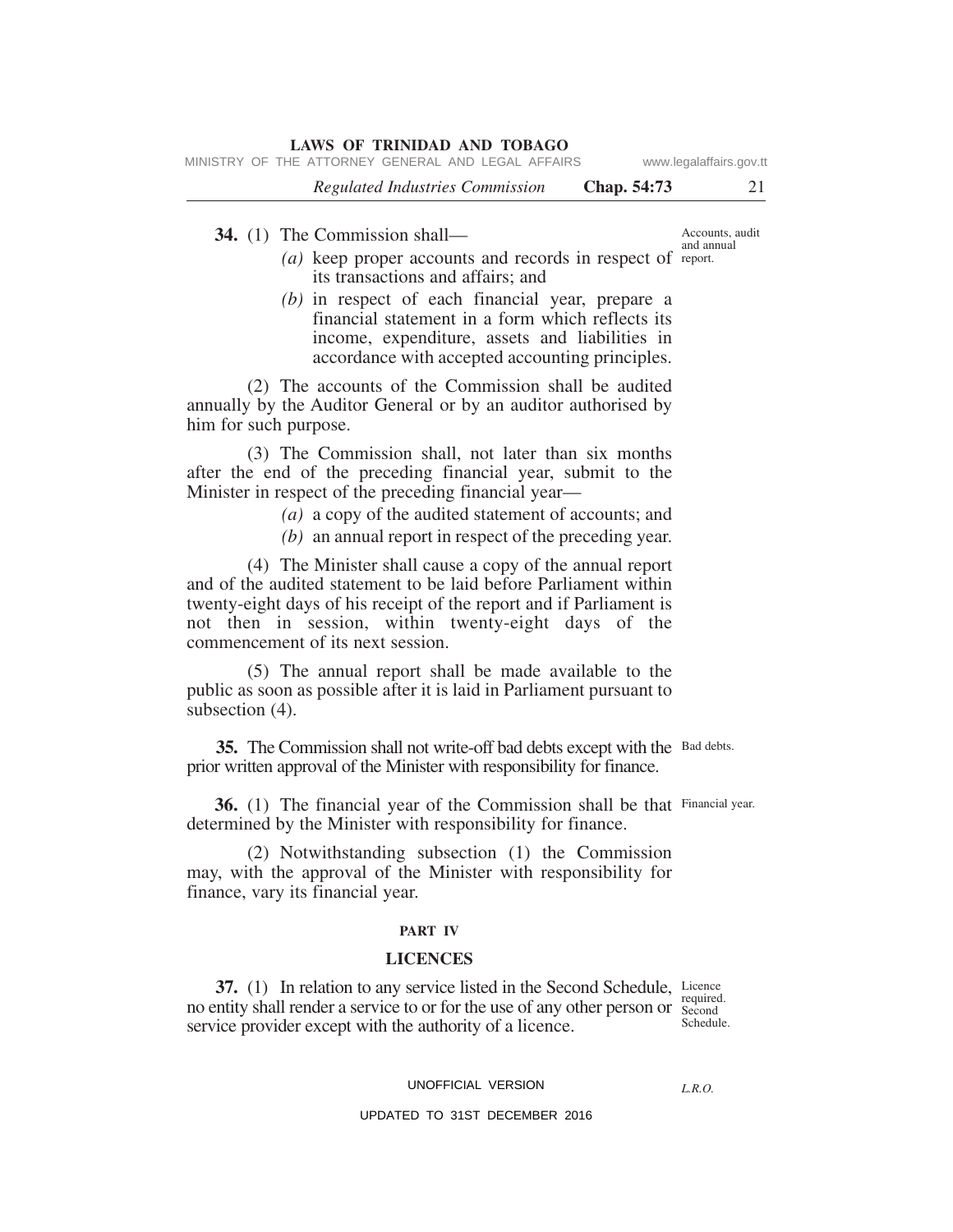22 **Chap. 54:73** *Regulated Industries Commission*

(2) The Minister may by Order amend the Second Schedule except that he shall not add a service to the Schedule unless he has consulted with the Commission and he is satisfied that it would be in the public interest to so add and that—

*(a)* the market for the service is not competitive; and

*(b)* the benefits to the economy of regulating the provision of the service would outweigh the costs of such regulation.

Minister may grant licence.

- **38.** (1) Subject to subsection (2), the Minister may—
	- *(a)* on the payment of such fee as may be prescribed; and
	- *(b)* on receipt of an application in the prescribed form,

grant to the applicant, a licence in the prescribed form for the provision of a service.

(2) Notwithstanding subsection (1), the Minister shall not grant to a service provider, a licence unless he receives the advice of the Commission and is satisfied that it would be in the public interest to so grant.

(3) Notwithstanding this Part, the Minister may grant an exemption from the requirements of this Act or any provision thereof where—

- *(a)* he is of the opinion that such an exemption will promote competition; and
- *(b)* he is satisfied that exemption will not conflict with a licence issued under subsection  $(2)$ .

Applications generally.

**39.** (1) An application referred to in section 38(1)*(b)* including an application for the exclusive provision of a service shall be forwarded by the Minister to the Commission which shall, subject to subsection (2), advise the Minister on the application within sixty days of the Commission's receipt of all information that it may require for such advice.

(2) On its receipt of an application referred to in subsection (1), the Commission shall cause to be published in the *Gazette* and in at least one daily newspaper circulating in Trinidad and Tobago, a notice to the effect that it had received and was reviewing the application.

#### UNOFFICIAL VERSION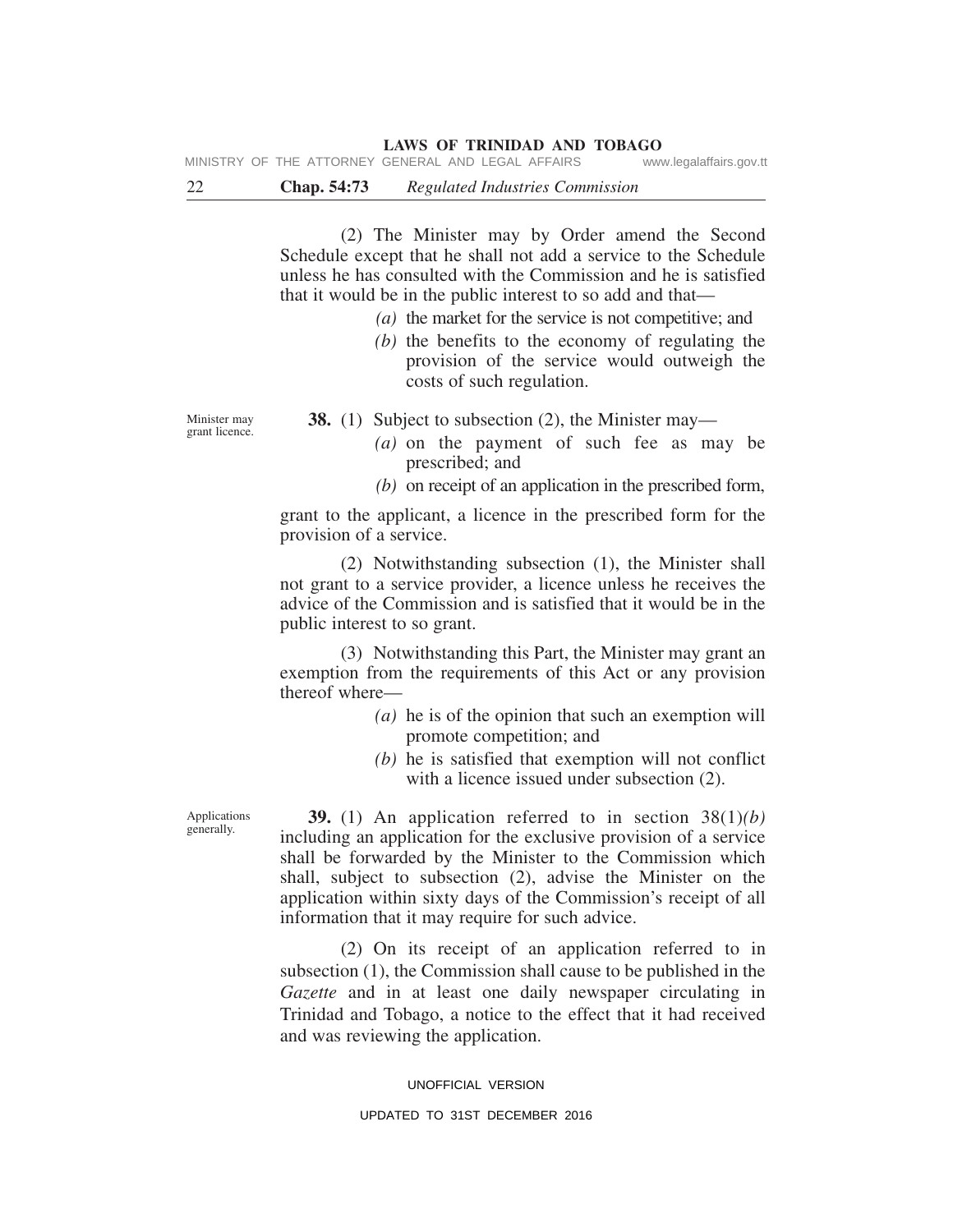| <b>LAWS OF TRINIDAD AND TOBAGO</b>                 |                    |                         |
|----------------------------------------------------|--------------------|-------------------------|
| MINISTRY OF THE ATTORNEY GENERAL AND LEGAL AFFAIRS |                    | www.legalaffairs.gov.tt |
| Regulated Industries Commission                    | <b>Chap.</b> 54:73 | 23                      |

(3) A notice published pursuant to subsection (2) shall state the time which shall not be less than twenty-eight days from the date of publication of the notice, within which any comments on or objection to the application may be submitted to the Commission and the Commission shall consider the objection prior to making its recommendations to the Minister.

(4) The Minister is not bound to accept the advice or any part thereof rendered by the Commission in accordance with this section.

amend the First Schedule by adding thereto the name of the First Schedule. (5) On granting a licence, the Minister shall cause to be published in the *Gazette* and at least one daily newspaper circulating in Trinidad and Tobago, a notice to that effect and concerned entity.

|  | <b>40.</b> (1) A licence issued in accordance with this Part— | Provisions of<br>licences. |
|--|---------------------------------------------------------------|----------------------------|
|  | ( <i>a</i> ) shall contain provisions setting out—            |                            |

- (i) the term of the licence;
- (ii) the service governed by the licence;
- (iii) licence fees and cess;
- (iv) the procedure for enforcement of the terms and conditions of the licence;
- (v) the procedures, principles, and mechanisms relating to compensation of the service provider;
- (vi) entities to be employed for resolution of disputes between the service provider and the Commission or the Minister;
- *(b)* may contain provisions setting out—
- $(i)(a)(vii)$  the principles by which the maximum rates for the service, are determined;
	- (i) the minimum quality and service standards applicable to the service;
	- *(a)*(ix) arrangements for continuity of the service in the event of default or bankruptcy of the licensee;
		- (viii) procedure for variation of the licence;

UNOFFICIAL VERSION

*L.R.O.*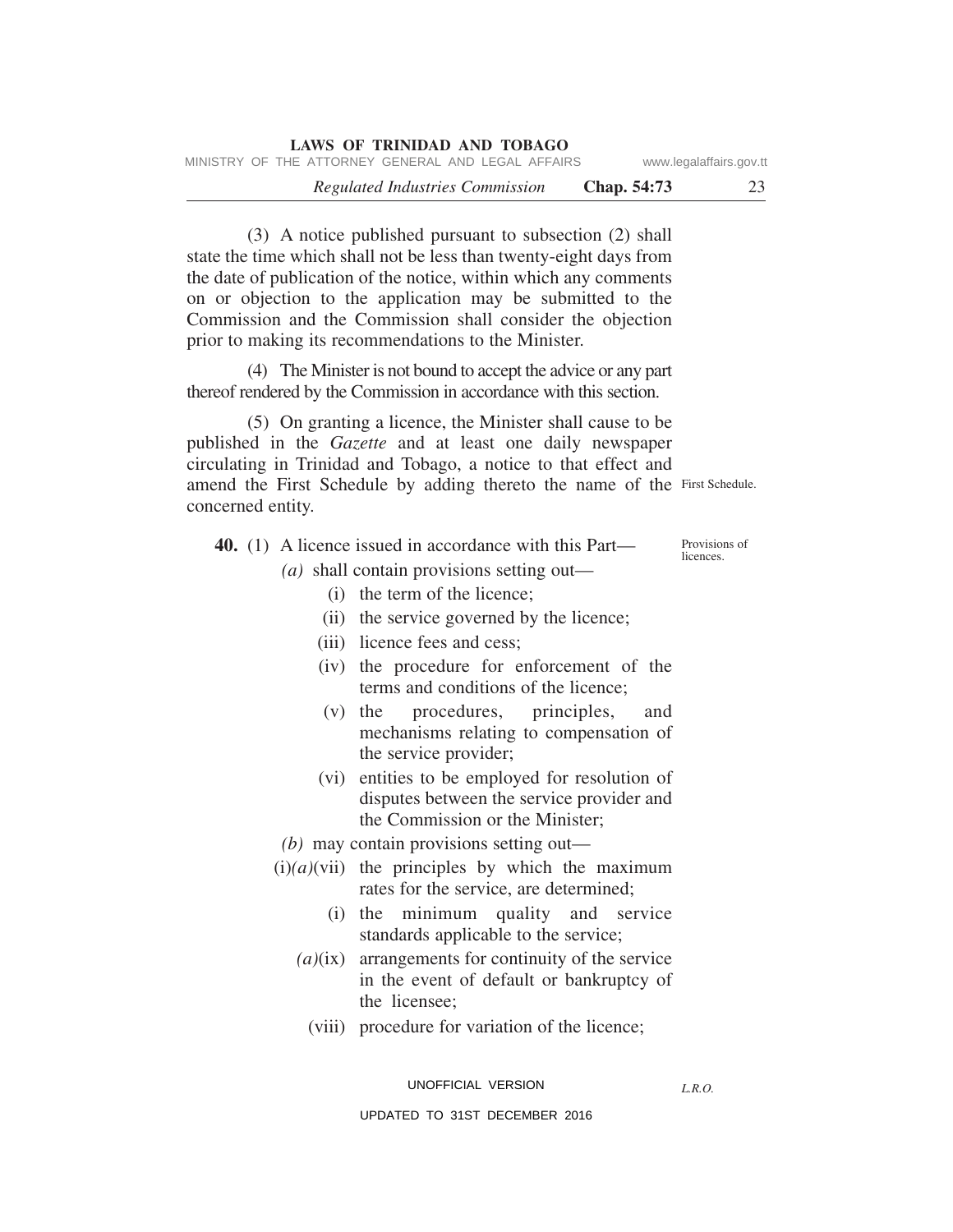| 24                                   | Chap. 54:73                     | <b>Regulated Industries Commission</b>                                                                                                                                                         |
|--------------------------------------|---------------------------------|------------------------------------------------------------------------------------------------------------------------------------------------------------------------------------------------|
|                                      |                                 |                                                                                                                                                                                                |
|                                      |                                 | (iii) rules concerning interconnection with<br>other entities;                                                                                                                                 |
|                                      |                                 | (iv) rules promoting or limiting competition in<br>the provision of the service;                                                                                                               |
|                                      |                                 | any other matter relevant to the supply of<br>(v)<br>the service which, in the opinion of the<br>Minister, should be included in the<br>licence in the public interest.                        |
|                                      |                                 | (2) Notwithstanding this Act or any other written law,<br>where a licence makes provision for any of the matters listed in<br>subsection $(1)$ , the provision shall be effective and binding. |
| Review of<br>refused<br>application. | Minister he-                    | 41. Where an application for a licence is refused by the                                                                                                                                       |
|                                      |                                 | (a) shall notify the applicant and afford the<br>applicant a period of four weeks after the date of<br>refusal, to make representation to the Minister;<br>and                                 |
|                                      |                                 | $(b)$ may, having regard to the representation, grant<br>the application subject to such terms and<br>conditions as he thinks necessary.                                                       |
| Variation of<br>licence.             |                                 | 42. (1) Subject to this section, the Minister may by<br>instrument in writing, vary the duration of a licence or any<br>condition for the time attached to the licence.                        |
|                                      |                                 | (2) The Minister shall not vary a licence except-                                                                                                                                              |
|                                      |                                 | (a) by agreement between the licensee and the<br>Minister; or                                                                                                                                  |
|                                      |                                 | $(b)$ where, in the opinion of the Minister, new<br>circumstances have arisen which make it<br>necessary to vary the licence in the public interest.                                           |
|                                      |                                 | (3) Any compensation for a variation made pursuant to<br>subsection $(2)(b)$ shall be determined by the Fair Trading Commission.                                                               |
|                                      | subsection $(2)(b)$ , he shall— | (4) Before the Minister varies a licence pursuant to                                                                                                                                           |
|                                      |                                 | (a) cause to be published in the Gazette and at least<br>one daily newspaper circulating in Trinidad and                                                                                       |

UNOFFICIAL VERSION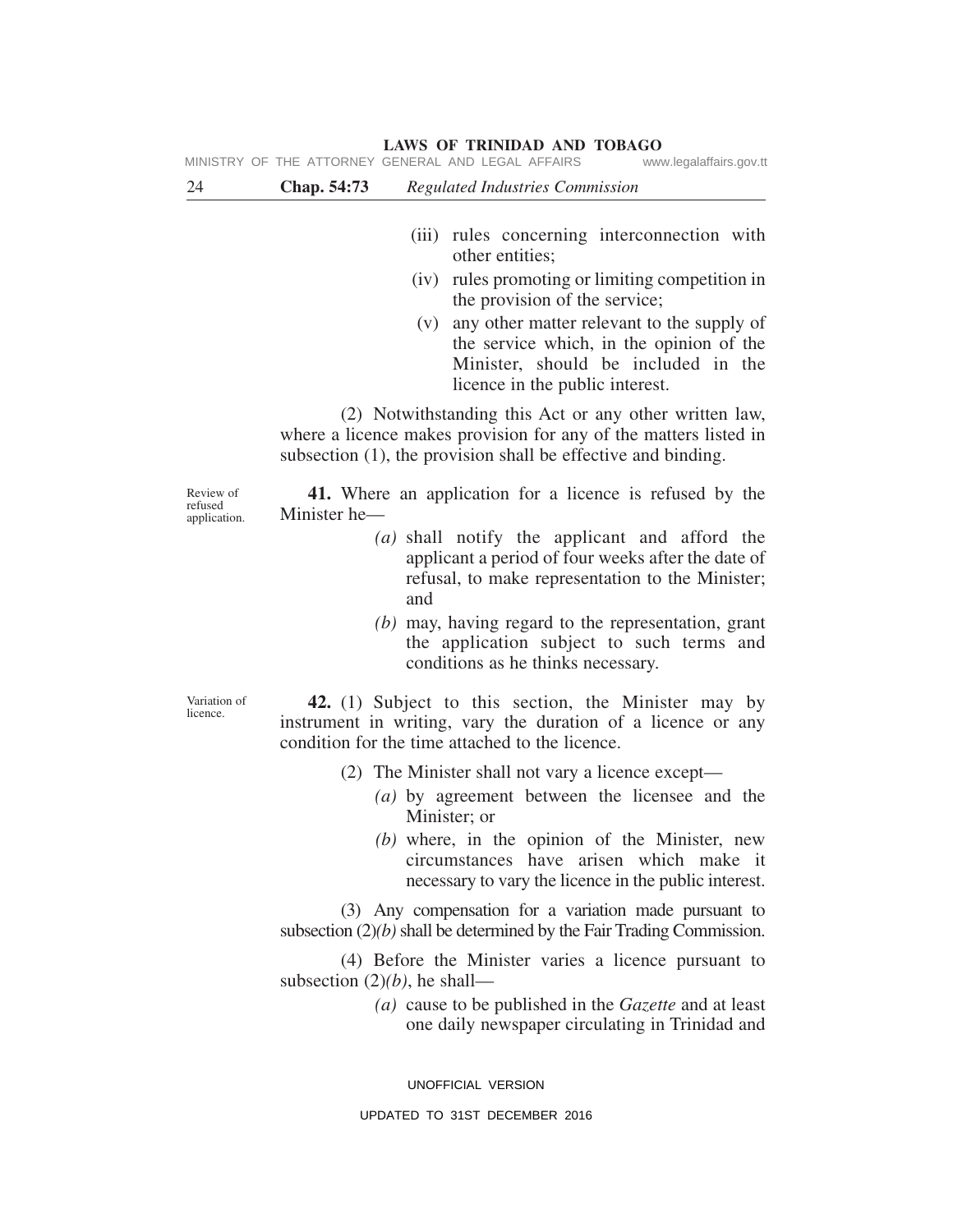Tobago, a notice of his intention to so vary and supply reasons for the proposed variation; and

*(b)* allow a period of twenty-eight days after the date of publication in the *Gazette* during which representation may be made to the Minister in respect of proposed variation.

(5) Where a licence is varied pursuant to subsection (2)*(b)*, the Minister shall cause to be published in the *Gazette*, a statement to that effect, with reasons.

**43.** (1) Subject to this section, the Minister after Minister may consultation with the Commission may suspend or cancel a cancel licence. licence for sufficient reason.

suspend or

(2) The Minister shall, before exercising the power of suspension or cancellation conferred on him by this section—

- *(a)* cause the Commission to serve on the relevant service provider, a written notice to the effect that—
	- (i) he is considering exercising the power and setting out the ground on which it may be exercised;
	- (ii) the service provider may within thirty days of the date on which the notice was served, make written representation to the Commission; and
- *(b)* take into consideration any representation made to the Commission under paragraph *(a)*(ii).

(3) During the period that the Minister is considering exercising his power to suspend or cancel a licence, the service provider shall continue to provide the related service in accordance with the terms of its licence.

**44.** Where a licence is suspended or cancelled under this Act, Minister shall amend First the Minister shall amend the First Schedule by deleting Schedule. therefrom, the name of the service provider.

45. (1) An appeal by any party who is aggrieved by a Appeals. decision of the Commission or the Minister shall be made to the Fair Trading Tribunal.

#### UNOFFICIAL VERSION

*L.R.O.*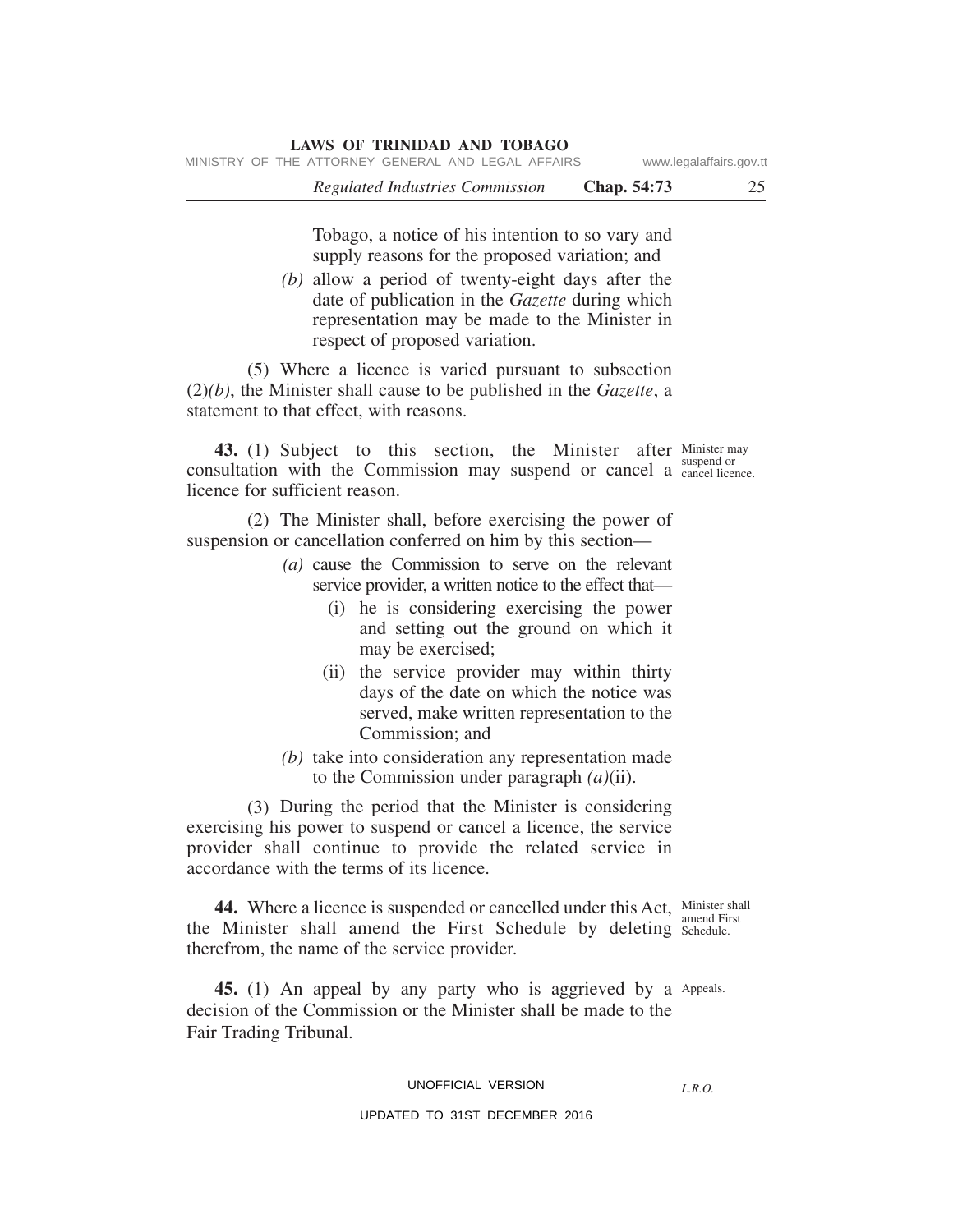MINISTRY OF THE ATTORNEY GENERAL AND LEGAL AFFAIRS www.legalaffairs.gov.tt

| 26 | <b>Chap.</b> 54:73 |  |  | Regulated Industries Commission |
|----|--------------------|--|--|---------------------------------|
|----|--------------------|--|--|---------------------------------|

- (2) The provisions of the Fair Trading Act relating to—
	- *(a)* the procedure and jurisdiction of the Tribunal;
	- *(b)* notices of appeal to the Fair Trading Tribunal;
	- *(c)* hearing and determination of appeals; and
	- *(d)* appeal from a decision of the Fair Trading Tribunal,

shall apply *mutatis mutandis*, to appeals referred to in subsection (1).

Licences open to public scrutiny.

**46.** Licences shall be available for public scrutiny at the office of the Commission and may be reproduced by the Commission at the request of any member of the public on payment of a prescribed fee.

#### **PART V**

#### **RATES AND TARIFFS**

**47.** Subject to this Part, a service provider shall not, in respect of any service it provides directly or indirectly, demand or receive a rate greater than—

- *(a)* the maximum rates permitted—
	- (i) under the principles established by Regulations made under this Act; or
	- (ii) by a licence; or
- *(b)* any other rate determined by the Commission in accordance with this Act.

Periodic reviews by Commission.

**48.** The Commission shall review the principles for determining rates and charges for services every five years or, where the licence issued to the service provider prescribes otherwise, at such shorter interval as it may determine.

Review of principles.

**49.** (1) Notwithstanding section 48, where it is the opinion of a service provider that there has been such a fundamental change in circumstances as to warrant a review of the principle for determining rates for the service which it provides, it may give written notice to the Commission requesting a review of the principle except that it may not request a review more than once in any year.

#### UNOFFICIAL VERSION

#### UPDATED TO 31ST DECEMBER 2016

Adherence to tariffs.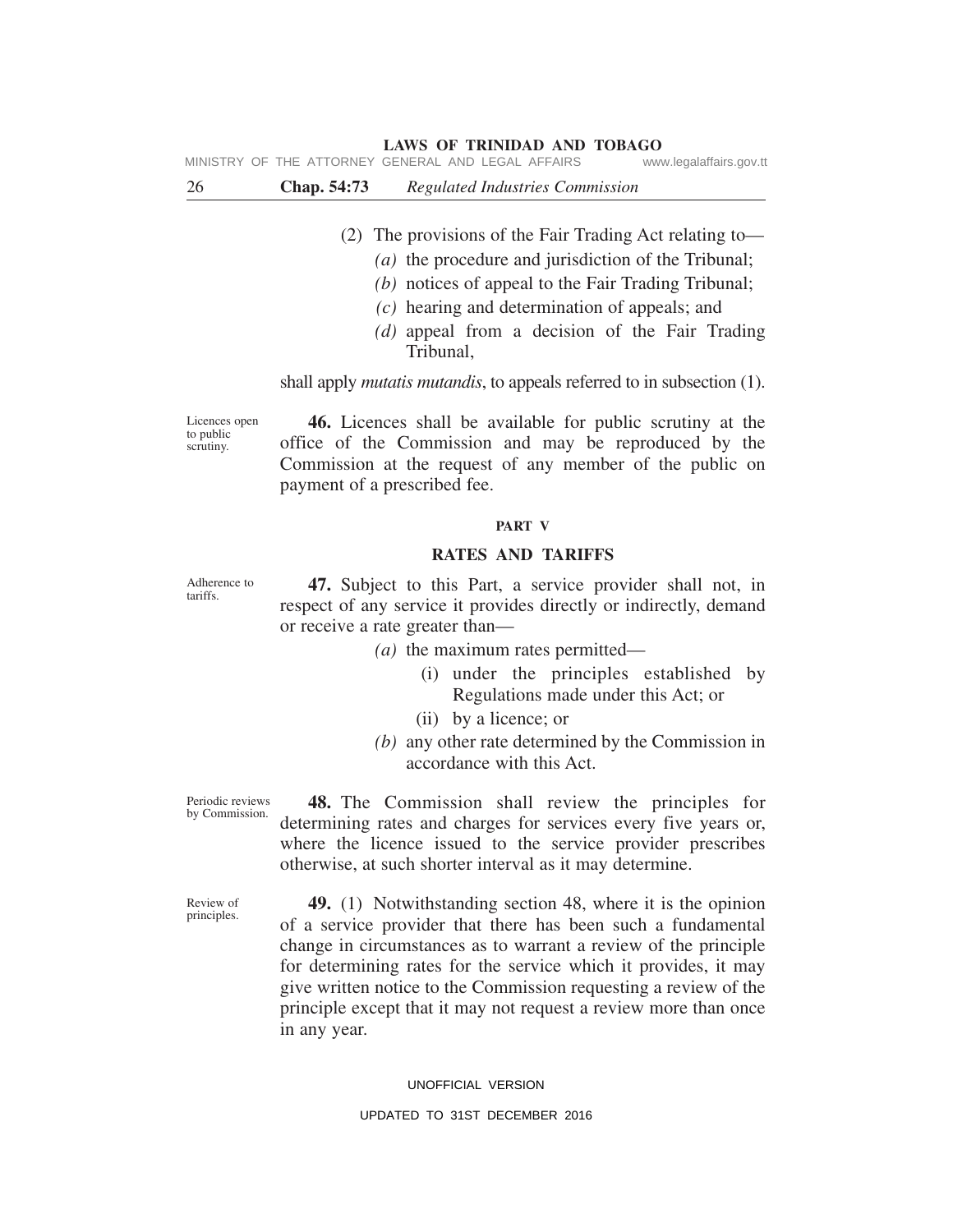|                                    | MINISTRY OF THE ATTORNEY GENERAL AND LEGAL AFFAIRS                                                                                     |             | www.legalaffairs.gov.tt |
|------------------------------------|----------------------------------------------------------------------------------------------------------------------------------------|-------------|-------------------------|
|                                    | Regulated Industries Commission                                                                                                        | Chap. 54:73 | 27                      |
|                                    | (2) A notice given under subsection $(1)$ shall—                                                                                       |             |                         |
| $(a)$ state—                       |                                                                                                                                        |             |                         |
|                                    | (i) the existing duly established rate or<br>formula:                                                                                  |             |                         |
|                                    | (ii) the proposed new rate or formula;                                                                                                 |             |                         |
|                                    | (iii) the justification for the review of the<br>principle;                                                                            |             |                         |
|                                    | (iv) the date from which the service provider<br>proposes that the new rate or formula, as<br>the case may be, should take effect; and |             |                         |
| (V)                                | any other particulars which the<br>Commission may from time to time<br>specify; and                                                    |             |                         |
|                                    | (b) be published in the Gazette and at least one daily<br>newspaper in circulation in Trinidad and Tobago.                             |             |                         |
| shall set out, <i>inter alia</i> — | (3) The justification referred to in subsection $(2)(a)(iii)$                                                                          |             |                         |
|                                    | (a) projected revenues as against projected<br>expenditure and reasons for any significant<br>changes thereof; and                     |             |                         |
|                                    | (b) the results of any actions taken by the service<br>provider to meet the projections of any<br>preceding review.                    |             |                         |

(4) The Commission shall consult with the parties referred to in section 6(2) not later than three months after its receipt of the notice referred to in subsection (1).

(5) Where the Commission is of the opinion that the rates proposed by the service provider do not accord with any principle established pursuant to section  $6(1)(h)$ , the Commission shall notify the service provider in writing that a review is not warranted.

by Commission.

**50.** (1) The Commission may, after the consultations Determination referred to in section 49(4), determine the matter by modifying the existing principle or establishing a new principle and it is a condition of every licence that the licensee shall accept the determination of the Commission.

#### UNOFFICIAL VERSION

*L.R.O.*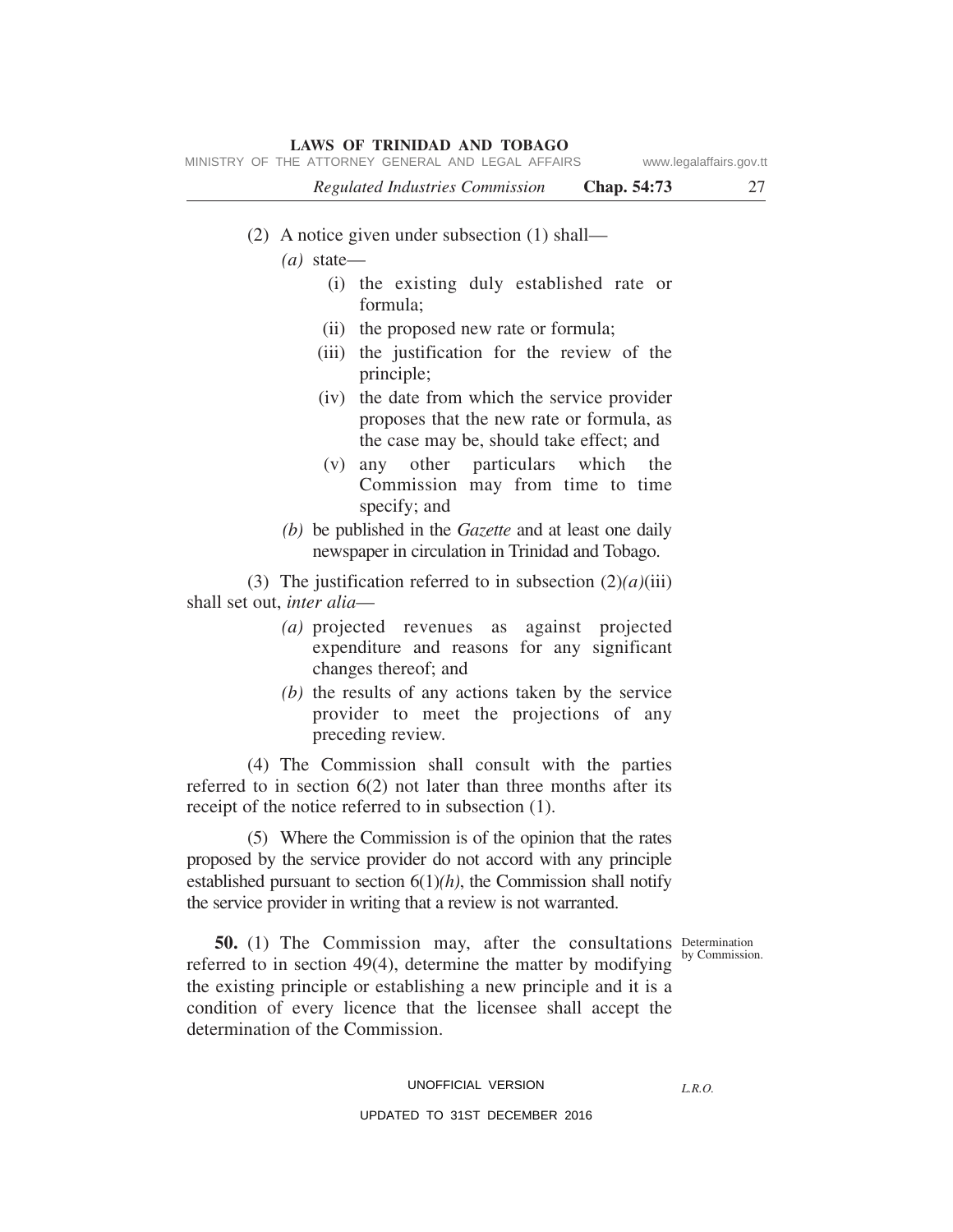MINISTRY OF THE ATTORNEY GENERAL AND LEGAL AFFAIRS www.legalaffairs.gov.tt

28 **Chap. 54:73** *Regulated Industries Commission*

(2) The period between the date of the notice referred to in section 49(1) and a determination by the Commission under subsection (1) shall not exceed six months.

Rate deemed approved.

**51.** If on the expiration of the period for the determination referred to in section 50(2), the Commission has failed to make the determination in accordance with section  $50(1)$ , the proposed new rate or formula referred to in section 49(2)*(a)*(ii) is deemed to be the new rate or formula, as the case may be, determined by the Commission.

Special contracts.

**52.** (1) Every contract or agreement made after the commencement of this Act by a service provider with any consumer for the supply of a service designed to meet the requirements of the consumer that is not included in an existing tariff shall be registered with the Commission and shall be open for public inspection at the offices of the Commission at the discretion of the Commission.

(2) It is a condition of every licence that the licensee shall comply with subsection (1).

#### **PART VI**

#### **COMPLAINTS AND REVIEW**

**53.** (1) Subject to this section, the Commission may on its own motion or in consequence of a complaint made by any person in respect of—

- *(a)* the rate charged for a service;
- *(b)* a disputed billing for a service; and
- *(c)* the standard or conditions of supply of a service,

review such complaint or any other matter related to its powers, duties or functions under this Act and where it thinks fit, consult with the parties concerned.

(2) Every complaint shall be in writing and may be made by the complainant in person or by his Attorney-at-law or by any person authorised by him in writing in that behalf.

> UNOFFICIAL VERSION UPDATED TO 31ST DECEMBER 2016

Review of complaints.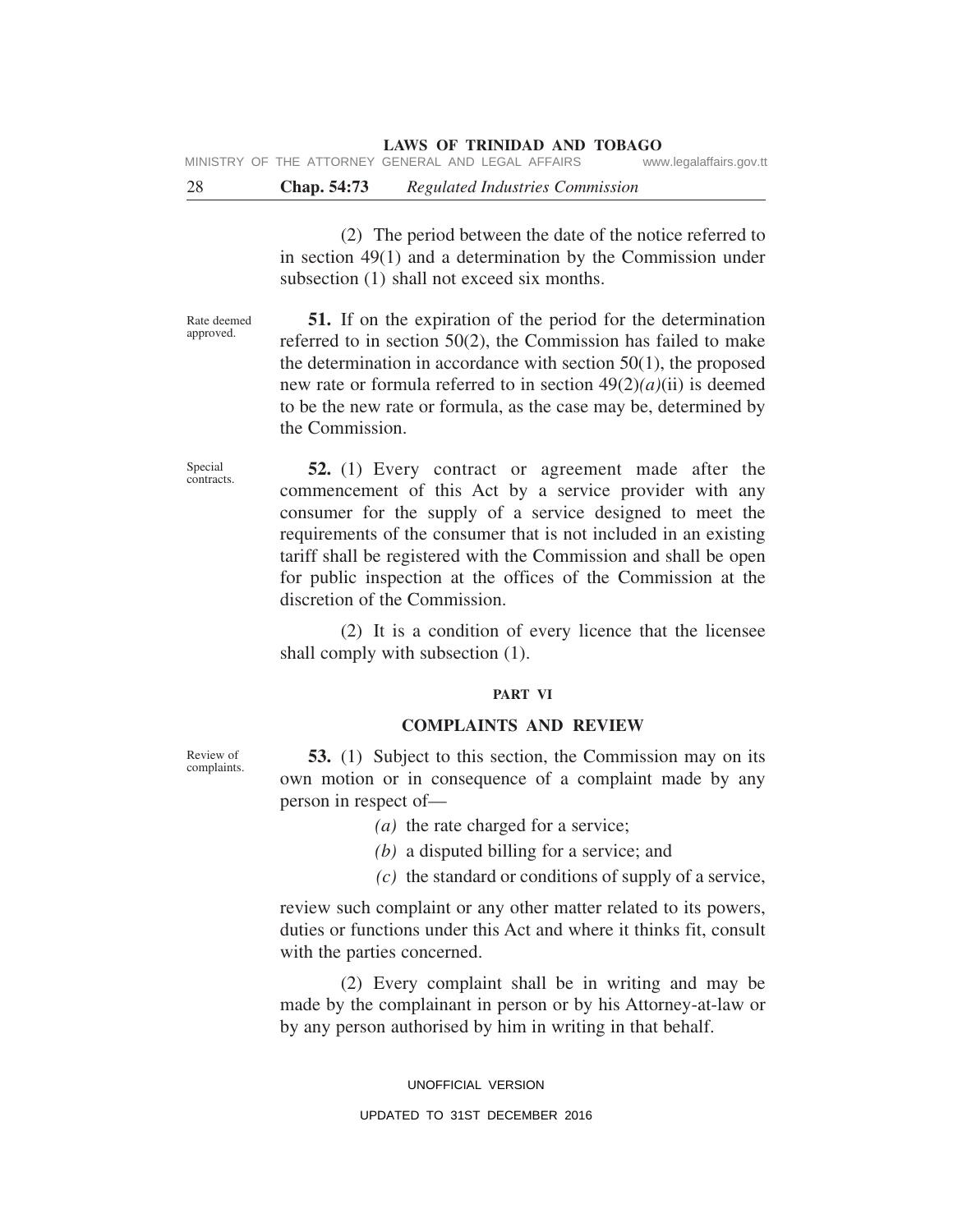*Regulated Industries Commission* **Chap. 54:73** 29 **LAWS OF TRINIDAD AND TOBAGO** MINISTRY OF THE ATTORNEY GENERAL AND LEGAL AFFAIRS www.legalaffairs.gov.tt

(3) A complaint to the Commission against the rate referred in subsection  $(1)(a)$  shall be on the ground that the rate is contrary to law or the provisions of a licence.

(4) A complaint against the standard or conditions of supply of a service shall be entertained by the Commission only where the complainant satisfies the Commission that he has failed to obtain reasonable redress from the service provider.

54. Nothing in Part V or in this Part shall be construed as Joint review. precluding the Commission from dealing at the same time with an application for a review referred to in section 49 and a related complaint made under section 53(1).

**55.** It is a condition of every licence that a licensee shall not Nondiscontinue service to a consumer where, in respect of the service  $\frac{d\textrm{d}s}{dt}$  of service. provided to the consumer, a complaint made under section 53 remains unresolved.

#### **PART VII**

#### **RESEARCH AND INQUIRIES**

56. (1) For the purposes of this Part, the Commission shall Research. establish an office for research which shall—

- *(a)* collect and compile any information which may be of assistance to the Commission in the exercise of its functions under this Act;
- *(b)* conduct the reviews referred to in sections 48 and 49;
- *(c)* keep information referred to in paragraph *(a)* up-to-date; and
- *(d)* monitor service providers for compliance with the provisions of this Act.

(2) Information collected and compiled and the results of the research carried out under this section shall be furnished upon written request to any person upon payment of the prescribed fee.

57. It is a condition of every licence that the Chairman or the Service provider Chief Executive Officer of a service provider or any other person reports, etc. so authorised by the Chairman or the Chief Executive Officer shall, on

to furnish

UNOFFICIAL VERSION

*L.R.O.* 

#### UPDATED TO 31ST DECEMBER 2016

discontinuance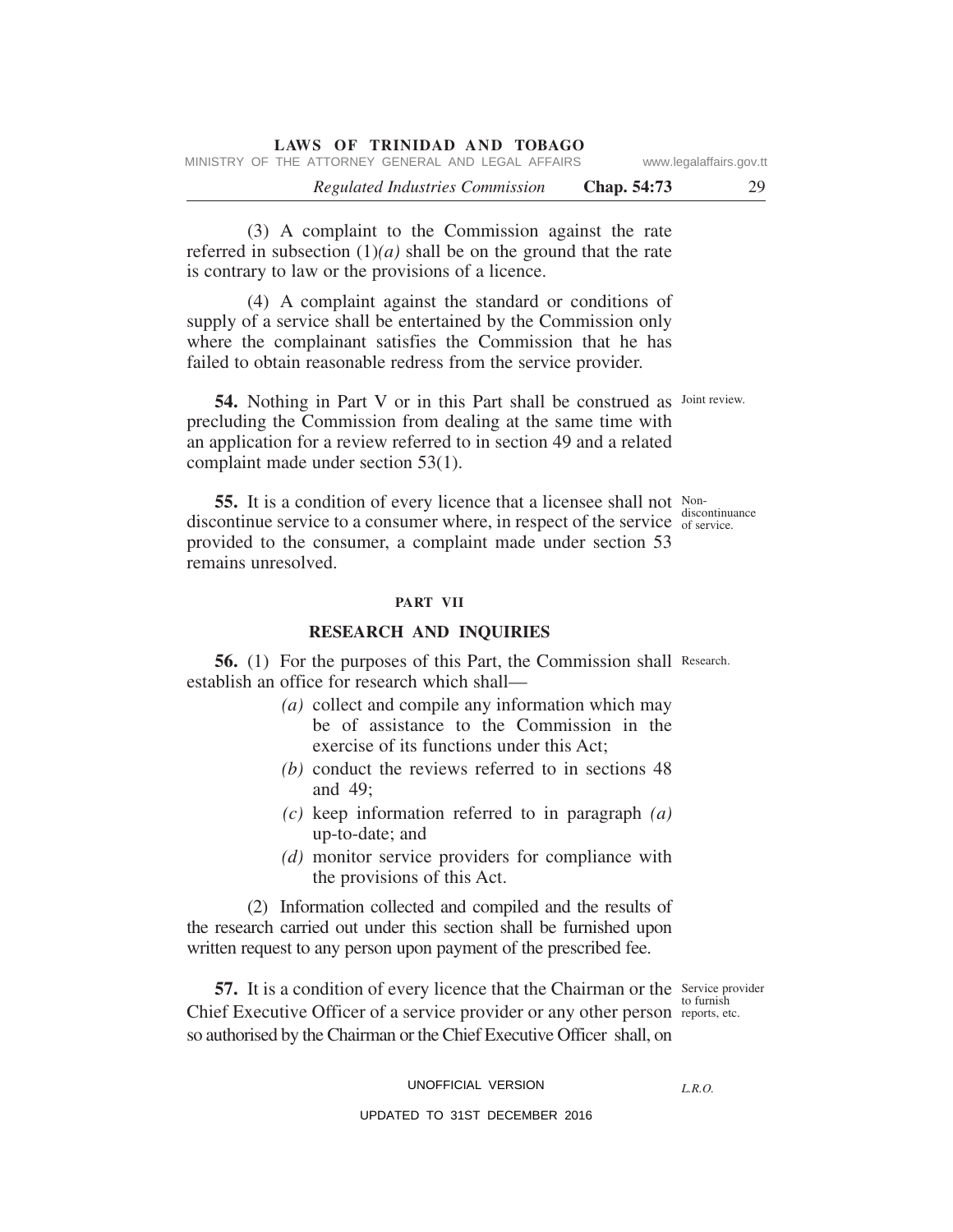MINISTRY OF THE ATTORNEY GENERAL AND LEGAL AFFAIRS www.legalaffairs.gov.tt

30 **Chap. 54:73** *Regulated Industries Commission*

being requested by the Commission so to do furnish to the Commission at such time and in such form as the Commission may require—

- *(a)* all tabulations, computations and all other information required by the Commission to carry into effect any provision of this Act;
- *(b)* all annual reports.

Inspection of books, accounts, etc.

Furnishing of information.

**58.** It is a condition of every licence that—

- *(a)* a service provider shall allow a Commissioner or any officer or other person authorised by the Commission to inspect the accounts, books, papers, records and documents of the service provider at any reasonable time;
- *(b)* any authorised representative of the Commission shall, upon presentation of his official identification, be allowed entry into the premises of a service provider for any of the purposes of this Act.
- **59.** It is a condition of every licence that—
	- *(a)* any return of information required to be furnished to the Commission;
	- *(b)* any answer to any question submitted by the Commission; and
	- *(c)* any information required by the Commission which is in the possession or control of a service provider,

shall be prepared and furnished to the Commission within the time and in the manner and form and with such particulars and certification as are required by this Act.

Making false returns.

**60.** Any person who wilfully makes any return or furnishes any information to the Commission which is false is liable to a fine of fifty thousand dollars.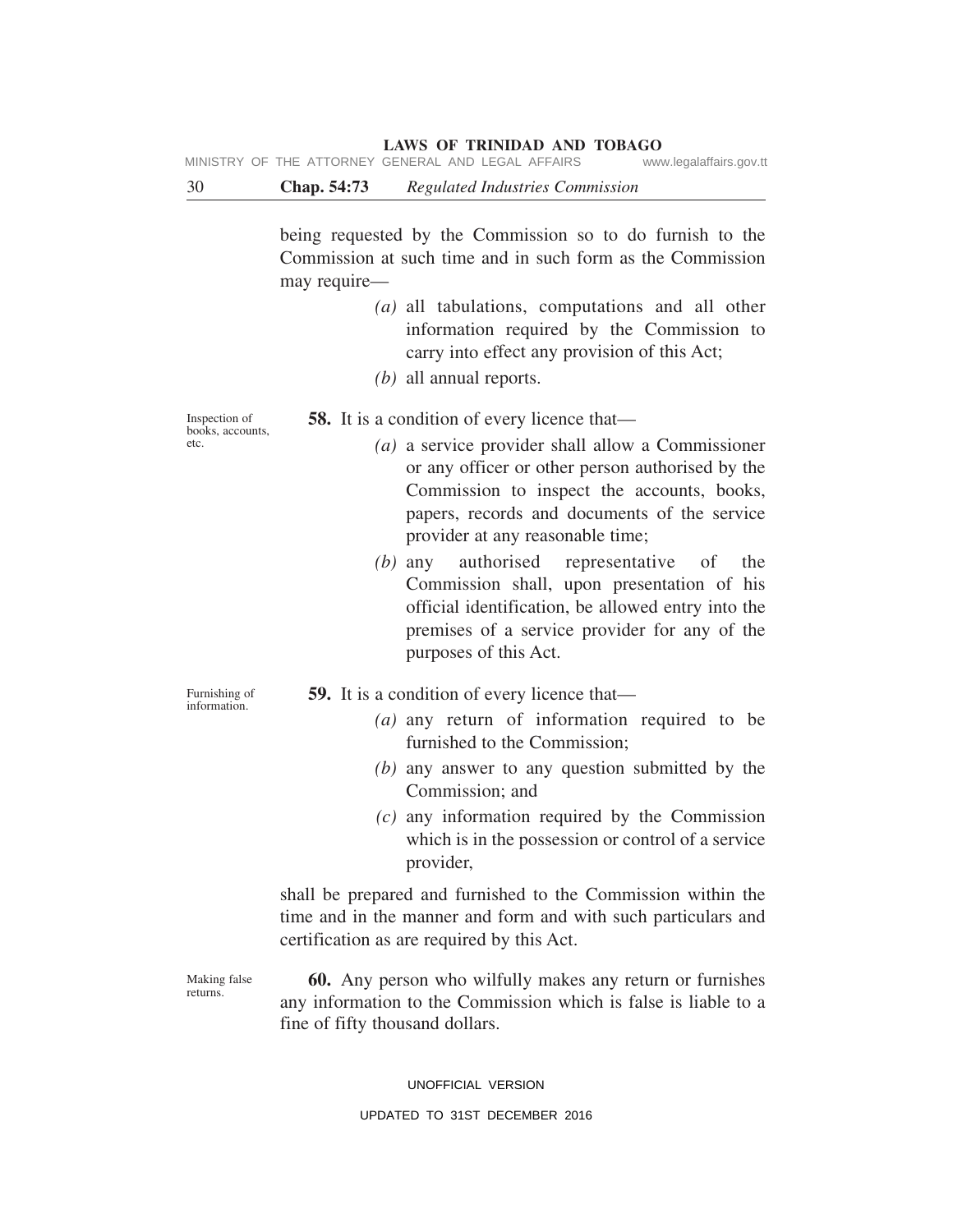MINISTRY OF THE ATTORNEY GENERAL AND LEGAL AFFAIRS www.legalaffairs.gov.tt

*Regulated Industries Commission* **Chap. 54:73** 31

#### **PART VIII**

#### **MISCELLANEOUS AND GENERAL**

**61.** Subject to section 55, a service provider shall, before Service provider to give notice of discontinuing service to a consumer, give to the consumer notice discontinuance. in writing of its intention to discontinue the service stating the reason for the proposed discontinuance and the date when the discontinuance is to be effected except that the service provider shall not effect discontinuance before thirty calendar days from the date of the notice have elapsed.

62. The Commission and every person concerned with the Confidentiality. administration of this Act shall regard as secret and confidential, all documents, information or matters disclosed in the administration of this Act except that disclosures—

- *(a)* made by the Commission or any other person in a review under Part VI of this Act;
- *(b)* which the Commission considers necessary in the discharge of its functions,

shall not be deemed inconsistent with any duty imposed under this section.

**63.** A Commissioner shall not be disqualified from acting in Commissioners any matter arising under this Act by reason only of his being one by liability to of several ratepayers, or as one of any other class of persons liable in common with the others to contribute to, or be benefitted by any rate or fund out of which any expenses of the service provider concerned are to be defrayed.

**64.** A copy of any document made by or which is in the custody Evidence of of the Commission, certified by the Secretary of the Commission to be a true copy thereof, shall, in any Court be evidence of the document without proof of the signature of the Secretary.

**65.** A person who wilfully obstructs any person acting in the Penalty for execution of his duties under this Act or under any Regulations execution of made thereunder is liable on summary conviction to a fine of fifty <sup>Act.</sup> thousand dollars.

#### UNOFFICIAL VERSION

#### UPDATED TO 31ST DECEMBER 2016

not disqualified rates.

documents.

obstructing

*L.R.O.*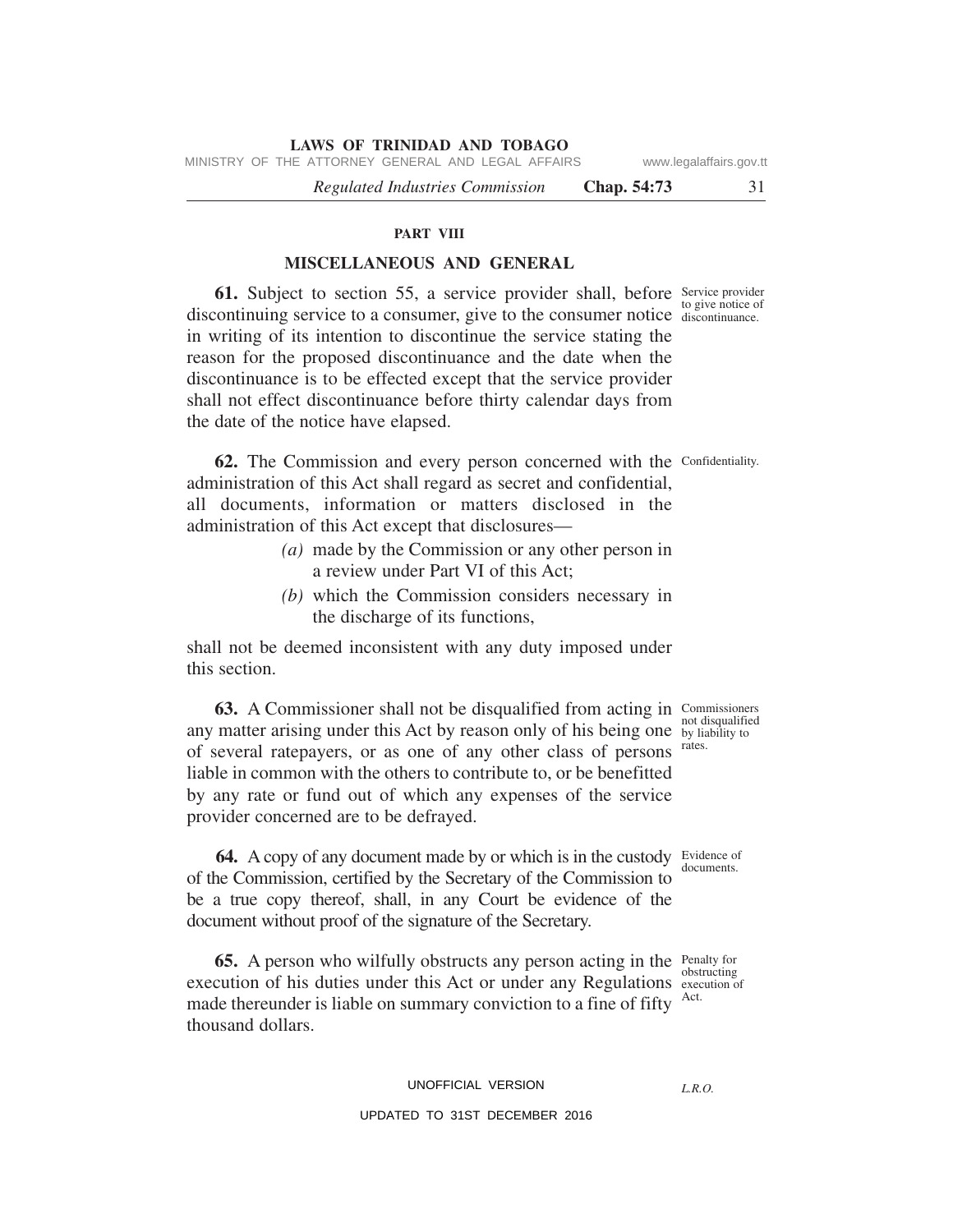MINISTRY OF THE ATTORNEY GENERAL AND LEGAL AFFAIRS www.legalaffairs.gov.tt

General penalty. **66.** A person who contravenes or fails to comply with any of the provisions of this Act is guilty of an offence and except where the provision by or under which the offence is created provides the penalty to be imposed, is liable on summary conviction to a fine of three hundred thousand dollars and in the case of a continuing offence, to a further fine of sixty thousand dollars for each day that the offence continues after conviction.

Regulations. **67.** (1) The Minister may, on the advice of the Commission, make Regulations prescribing—

- *(a)* the procedure for making applications for licences;
- *(b)* for the issue, suspension and cancellation of licences;
- *(c)* terms, and conditions of licences generally;
- *(d)* forms and fees.

(2) The Commission may, after consultation with the relevant service providers and with the approval of the Minister, make Regulations for the purpose of carrying this Act into effect and in particular may make Regulations—

- *(a)* setting out the principles on which rates chargeable by service providers should be based;
- *(b)* for prescribing the procedure for the conduct of reviews under Parts V and VI of this Act;
- *(c)* establishing and monitoring standards of services;
- *(d)* prescribing forms of accounts and records to be kept by service providers;
- *(e)* prescribing sanctions for non-compliance with terms and conditions attaching to licences;
- *(f)* prescribing any matter or thing that is required by this Act to be prescribed.

(3) Where the Commission makes Regulations under subsection  $(2)(a)$ , it shall have regard to—

- *(a)* the funding and ability of the service provider to perform its functions;
- *(b)* the interest of shareholders of the service provider;

UNOFFICIAL VERSION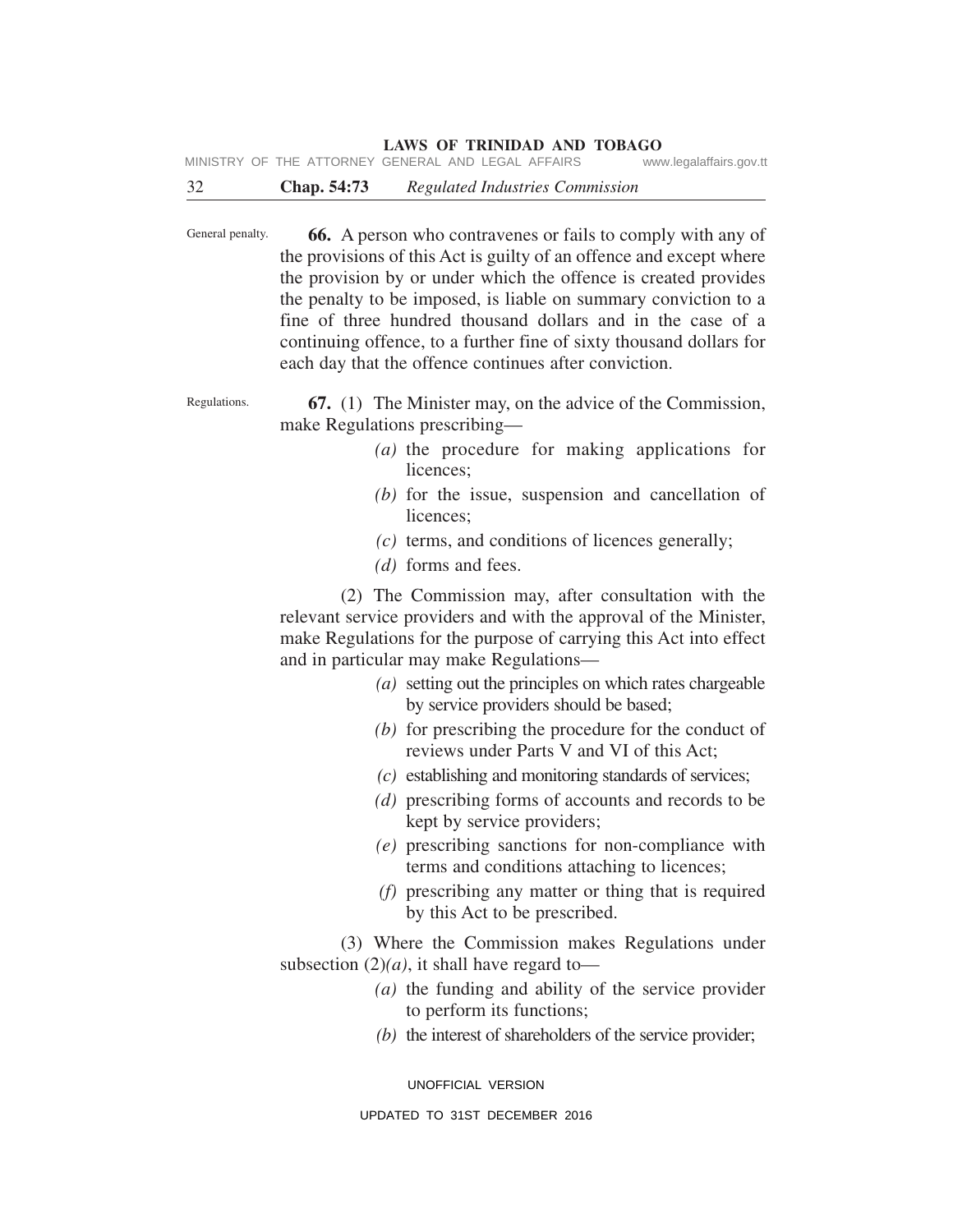| <b>LAWS OF TRINIDAD AND TOBAGO</b><br>MINISTRY OF THE ATTORNEY GENERAL AND LEGAL AFFAIRS<br>www.legalaffairs.gov.tt                                                                                                                                                                                                                                                                                                                                                                                                |                          |  |
|--------------------------------------------------------------------------------------------------------------------------------------------------------------------------------------------------------------------------------------------------------------------------------------------------------------------------------------------------------------------------------------------------------------------------------------------------------------------------------------------------------------------|--------------------------|--|
| <b>Regulated Industries Commission</b><br>Chap. 54:73                                                                                                                                                                                                                                                                                                                                                                                                                                                              | 33                       |  |
| $(c)$ the ability of consumers to pay rates;<br>(d) the results of studies of economy and efficiency<br>effected under section $6(1)(d)$ ;<br>(e) rates charged by competing service providers<br>for providing an alternative service;<br>(f) the standard of service being offered by the<br>service provider;<br>$(g)$ the rate of inflation in the economy for any<br>preceding period as may be considered appropriate;<br>$(h)$ future prospective increases in productivity by<br>the service provider; and |                          |  |
| $(i)$ current national environmental policy.<br>$(4)$ In pursuance of subsection $(3)$ , the Commission<br>shall have regard to the following matters, <i>inter alia</i> :<br>(a) replacement capital cost expended;<br>(b) least-cost operating expenses which may be<br>incurred;<br>$(c)$ annual depreciation;<br>(d) return on the rate base.                                                                                                                                                                  |                          |  |
| (5) Regulations made under this Act may contain<br>provisions for imposing on any person contravening the<br>Regulations, a fine recoverable on summary conviction, of one<br>hundred and fifty thousand dollars in respect of each offence and<br>in the case of a continuing offence, a further fine of thirty<br>thousand dollars for each day during which the offence continues<br>after conviction therefor.                                                                                                 |                          |  |
| 68. (1) Until licences are granted under this Act or Transitional<br>provisions are made under some other written law for the<br>provision of a service, any entity which immediately before the<br>commencement of this Act lawfully operated under—<br>$(a)$ the former Act;                                                                                                                                                                                                                                     | arrangements.            |  |
| (b) the Trinidad and Tobago Telephone Act;<br>$(c)$ the Water and Sewerage Act; or<br>Trinidad<br>Electricity Ch. 54:70.<br>Tobago<br>$(d)$ the<br>and<br>Commission Act,                                                                                                                                                                                                                                                                                                                                          | Ch. 47:30.<br>Ch. 54:40. |  |

#### UNOFFICIAL VERSION

*L.R.O.*